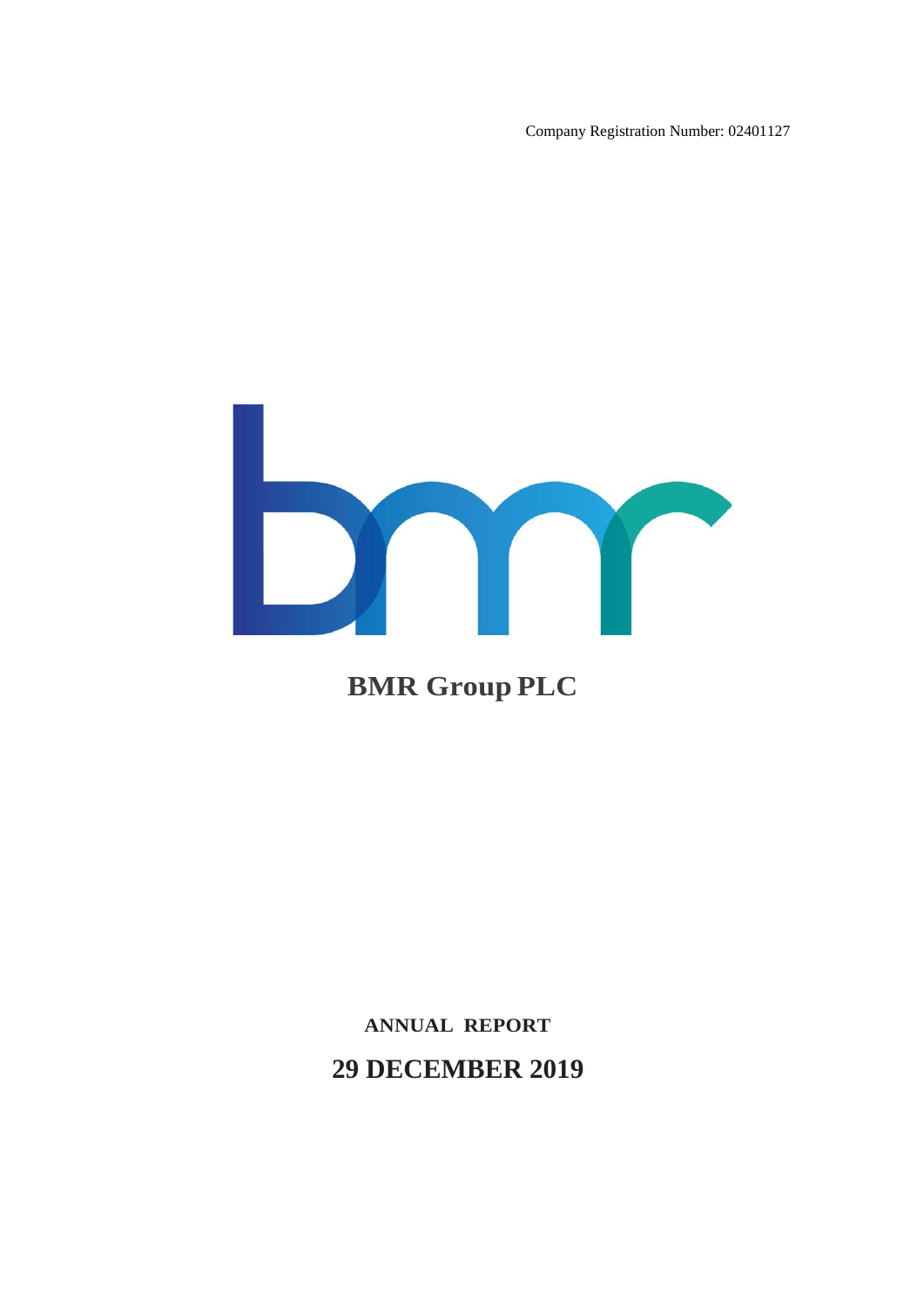# bm

# **CONTENTS**

 *Page*

| Directors and advisers                    | 3              |
|-------------------------------------------|----------------|
| Chairman's statement                      | $\overline{4}$ |
| Strategic report                          | $\tau$         |
| Directors' report                         | 11             |
| Statement of Directors' responsibilities  | 14             |
| Report of the independent auditor         | 15             |
| Company Statement of Comprehensive Income | 18             |
| Company Statement of Financial Position   | 19             |
| Company Statement of Cash Flow            | 20             |
| Company Statement of Changes in Equity    | 21             |
| Notes to the Financial Statements         | 22             |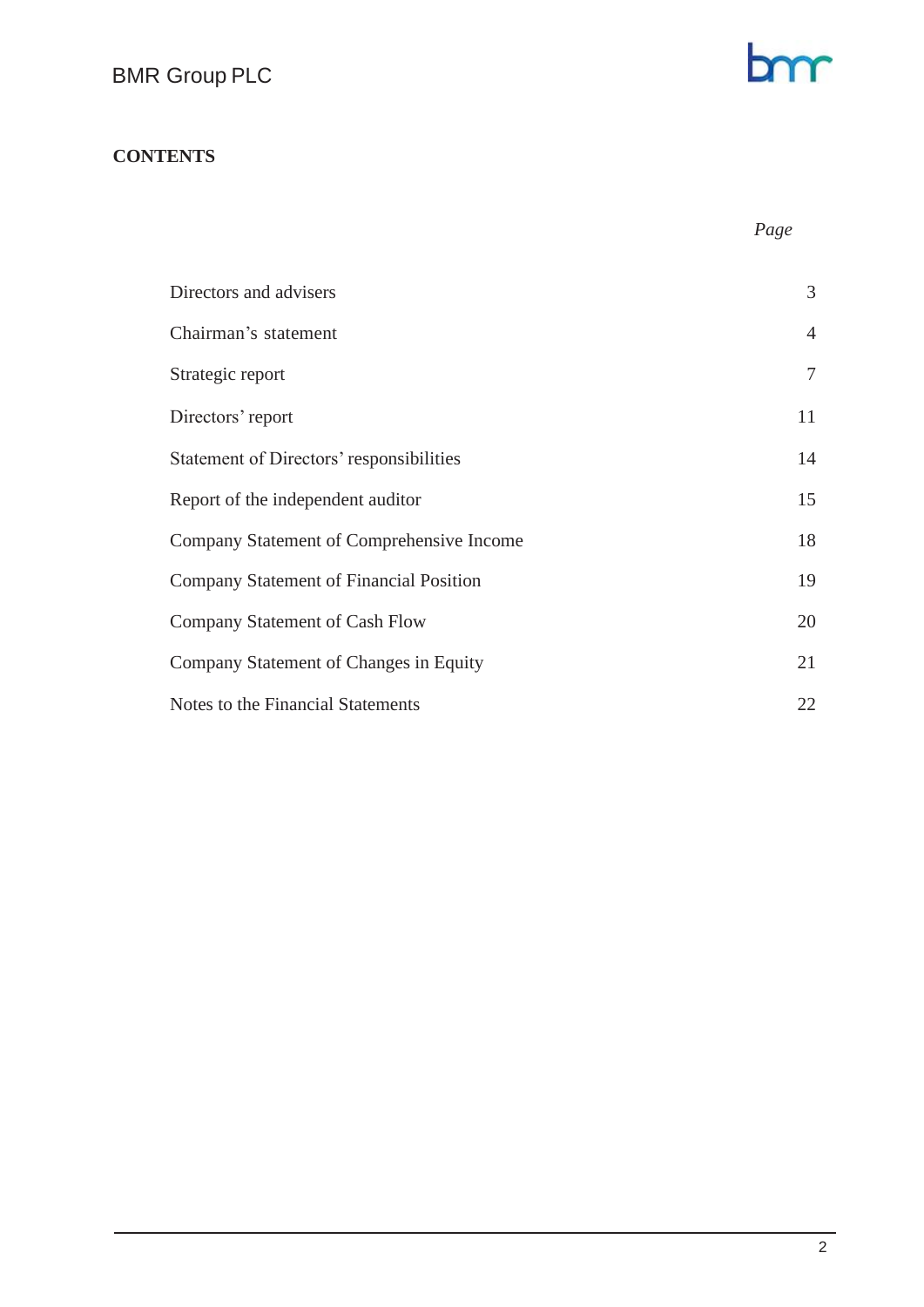# **DIRECTORS AND ADVISERS**

# **DIRECTORS**

C Bird Chairman K Thygesen Non-Executive Director

**COMPANY SECRETARY**  M A Borrelli

#### **REGISTERED AND HEAD OFFICE**

7/8 Kendrick Mews London SW7 3HG Registered No. 02401127

# **AUDITORS**

Crowe U.K. LLP 55 Ludgate Hill London EC4M 7JW

# **SOLICITORS**

Druces LLP Salisbury House London Wall London EC2M 5PS

# **REGISTRARS**

Neville Registrars Limited Neville House 18 Laurel Lane Halesowen West Midlands B63 3DA

# **WEBSITE www.bmrplc.com**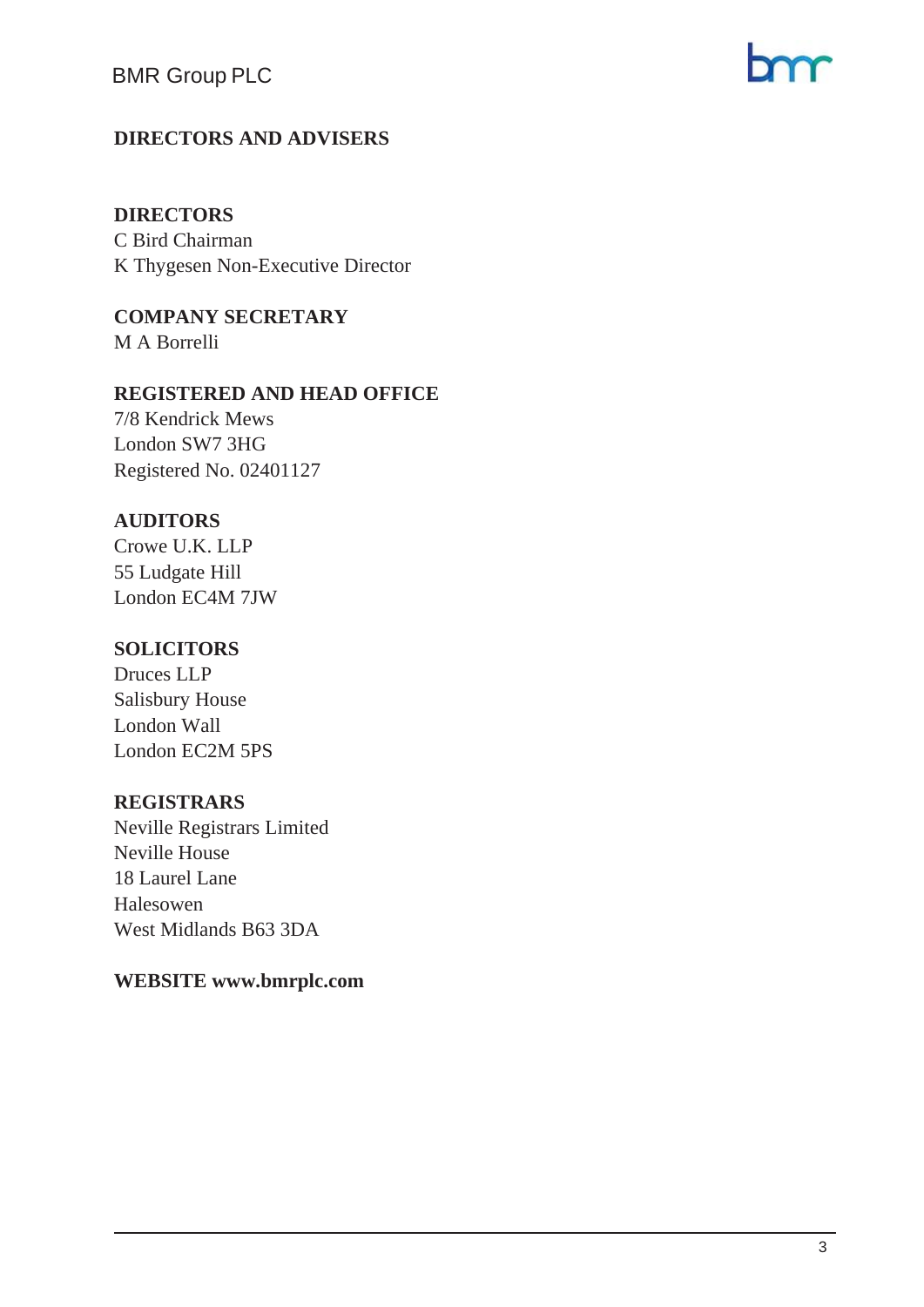# **CHAIRMAN'S STATEMENT**

I present below the financial statements of the Company for the period ended 29 December 2019.

During the year under review, the Company focused on ensuring the realisation of the royalty relating to the Kabwe Project with Jubilee Metals Group PLC ("Jubilee") and also pursued certain acquisition opportunities for a re-listing of the Company.

#### **The Kabwe Project**

Jubilee is the sole operator of the Kabwe Project and has full control of the execution methodology. In addition, Jubilee has agreed to fund the Kabwe Project by way of debt finance without dilution to BMR's shareholding which amounted to a fixed 11%, as Jubilee's total capital investment to fully execute the Kabwe Project exceeded US\$15 million.

Jubilee announced on 23 August 2019 that it was seeking through the Kabwe Project to establish a fully integrated metal recovery and refining operational footprint in Zambia following its acquisition of the Sable Zinc Refinery which significantly reduces the implementation time lines and project capital equipment. The Kabwe Project combines access to large surface material with the adjacent multi-metal refining capability and its resource comprises an estimated 6.4 million tonnes (3.2 million JORC compliant) of surface assets containing 356,843 tonnes of zinc, 351,386 tonnes of lead and 1.26% equivalent vanadium pentoxide. This excludes further third-party sourced copper and zinc rich mined material for further refining. The adjacent Refinery is to be expanded to include a copper, zinc, vanadium and lead refining circuit based on Jubilee's extensive process development and optimisation works program.

Jubilee has stated that it is fully funded to execute the Kabwe Project which will be implemented over three phases: Phase 1, the upgrading and commissioning of the copper refining circuit with a targeted capacity of 3,000 tonnes of refined copper per annum; Phase 2, the implementation of both the zinc and vanadium refinery circuit with an initial targeted capacity of 8,000 tonnes per annum of zinc contained in a high grade zinc concentrate suitable for the market and 1,500 tonnes per annum of vanadium pentoxide; and Phase 3, the implementation of the lead refining circuit with an initial targeted capacity of 11,000 tonnes per annum of lead contained in a high-grade concentrate.

Subsequent to the year end, Jubilee acquired the balance of Enviro Mining Limited from BMR and, in September 2020, Jubilee announced that it had received notification from the Minister of Mines and Mineral Development in Zambia of the approval of its application for the renewal of Small Scale Mining Licence 7081-HQ-SML in Kabwe, Zambia (the "Licence"). The Licence is in respect to the minerals lead, zinc, copper and cobalt. The Licence renewal was approved for a period of ten years and is subject to a number of customary conditions specified by the Minister of Mines and Mineral Development.

As a consequence, BMR's interest in the Kabwe Project has converted to an 11% royalty and we are awaiting the formal royalty certificate from Jubilee.

#### **Acquisition targets**

During the year, we entered into discussions with the owners of various targets with a view to concluding the acquisition of a business within the mining sector, in association with a fund raise which we expected to form the basis of an application for the proposed re-listing of the share capital on a stock market by the end of 2019.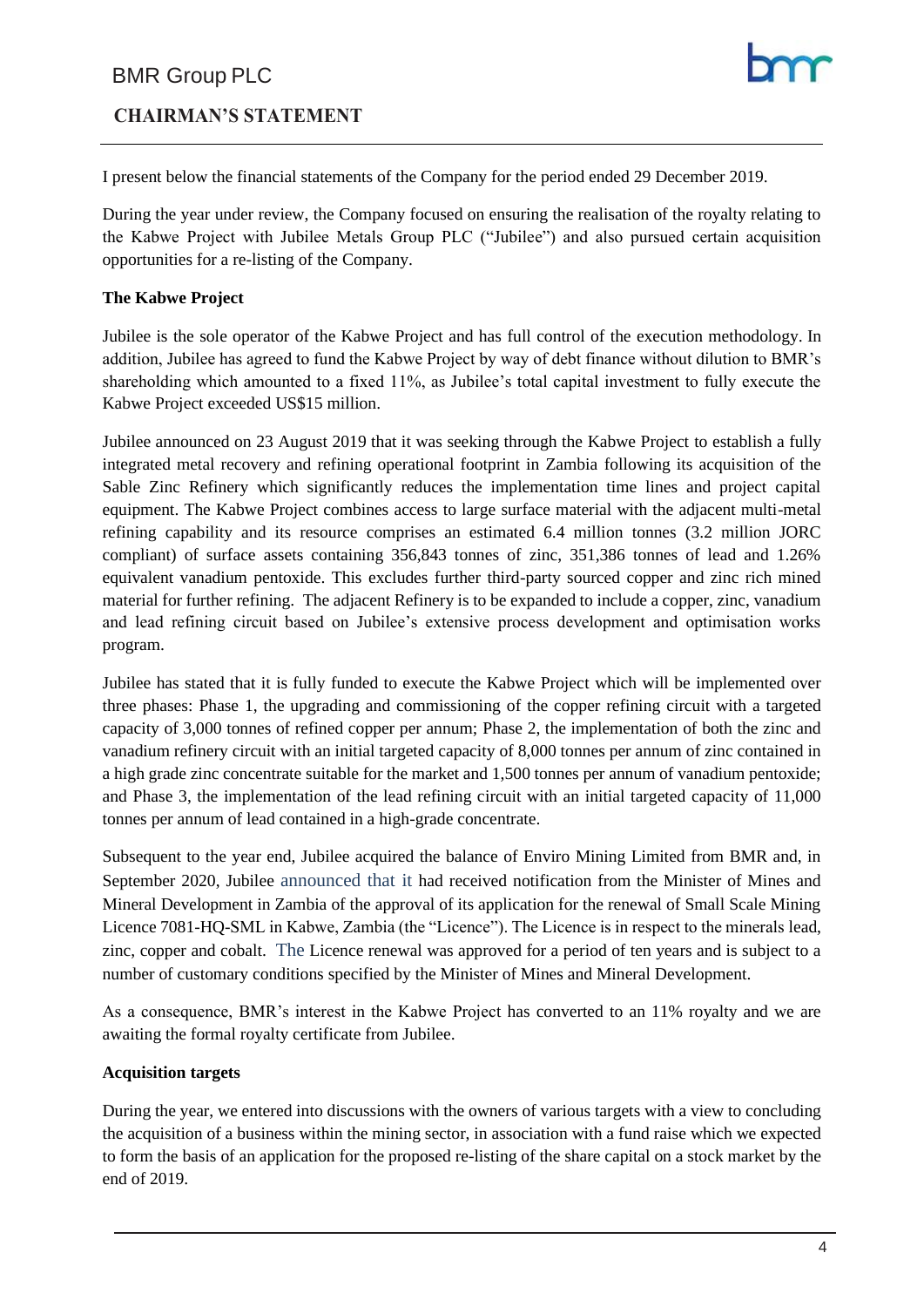# **CHAIRMAN'S STATEMENT (Continued)**

In July 2019, we signed a Letter of Intent with Revelo Resources Corp, a Canadian company listed on the TSX Venture Exchange, for the acquisition by BMR of an 80% interest in Revelo's Montezuma copper project on Northern Chile, subsequently revised to a 70% interest as a result of the intended listing date being extended to early 2020. We commenced due diligence on this project but had to withdraw from completing the acquisition as a result of the lack of support from Jubilee, our 29% shareholder.

We have reviewed a number of other targets and are currently in discussions over some mining licences which we believe represent significant potential for the Company.

#### **Directors**

I am very grateful to both Alex Borrelli, former Chairman, and Antony Gardner-Hillman, former nonexecutive director, who recently stepped down from the Board and I was appointed chairman. I initially joined the Board in April 2018 and worked closely with my co-directors in securing the future for BMR with the 11% royalty in the Kabwe Project through negotiations with Jubilee of which I am also chairman.

In October 2020, BMR was pleased to welcome Kjeld Thygesen as a director who has significant expertise within the mining sector with recent directorships at Ivanhoe Mines and Bullfrog Gold and he is currently on the advisory team of Ignite Capital Partners..

#### **Working capital and other matters**

We remain focused on maintaining a low overhead base while we seek an appropriate opportunity for taking BMR forward and have sufficient working capital for the Company's current requirements.

We have moved the registered office of the Company with minimal ongoing administrative costs.

We are reviewing the pursuit of potential litigation against former associates and advisers to the Company.

During 2020, we were successful in our discussions with HMRC and obtained the re-registration of the Company for VAT purposes, together with receipt of a VAT refund.

#### **Results for the period**

The Company reported a loss before taxation for the period of £9.32 million (2018: £3.95 million) after an impairment charge of £8.8 million (2018: £2.7 million) and administrative expenses of £0.52 million (2018: £1.28 million), which includes a gain on sale and fair value of investments of £96,000 (2018: loss of £882,000). Exchange translation differences on subsidiary loans outstanding were a loss of £471,000 (2018: a gain of £326,000).

Following the impairment of the Kabwe Investment and the inter company subsidiary loans Net assets at 29 December 2019 fell to £0.12 million (2018: £9.44 million) including cash and cash equivalents of £37,000 (2018: £52,000).

As Jubilee acquired EML subsequent to the year end through which the Zambian subsidiary companies are held, the Company, having relinquished control, has not secured access to the full records of these companies. As a result, financial statements for the Company only have been prepared on which the auditors have issued an adverse opinion in their audit report as a result of the Company not preparing consolidated accounts.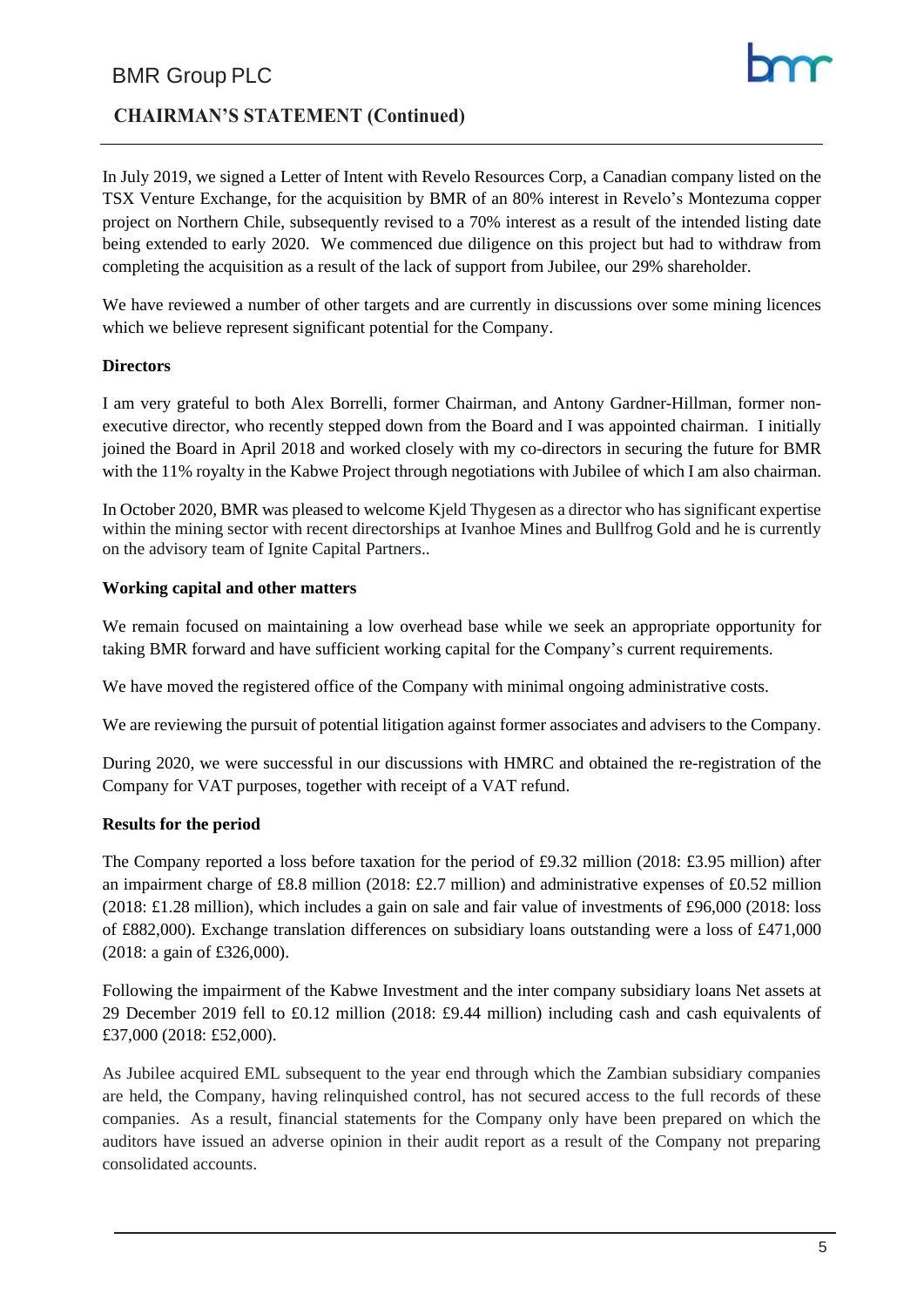# **CHAIRMAN'S STATEMENT (Continued)**

#### **AGM and Resolutions**

The resolutions for the forthcoming Annual General Meeting will be contained in a separate Notice which will be made available to shareholders and on the website [www.bmrplc.com.](http://www.bmrplc.com/) The Directors will recommend shareholders to vote in favour of all the resolutions and a form of proxy will be despatched to all shareholders for this purpose.

#### **Outlook**

We look forward to Jubilee's full implementation and successful operation of the Kabwe Project and to the receipt in due course of royalty fees for the benefit of the Company.

We are confident that we can source an attractive acquisition opportunity for the Company within the mining sector. We remain firmly of the view that we can raise funds and achieve a re-listing and we expect to update shareholders in Q1 of 2021.

Colin Bird

Chairman

23 December 2020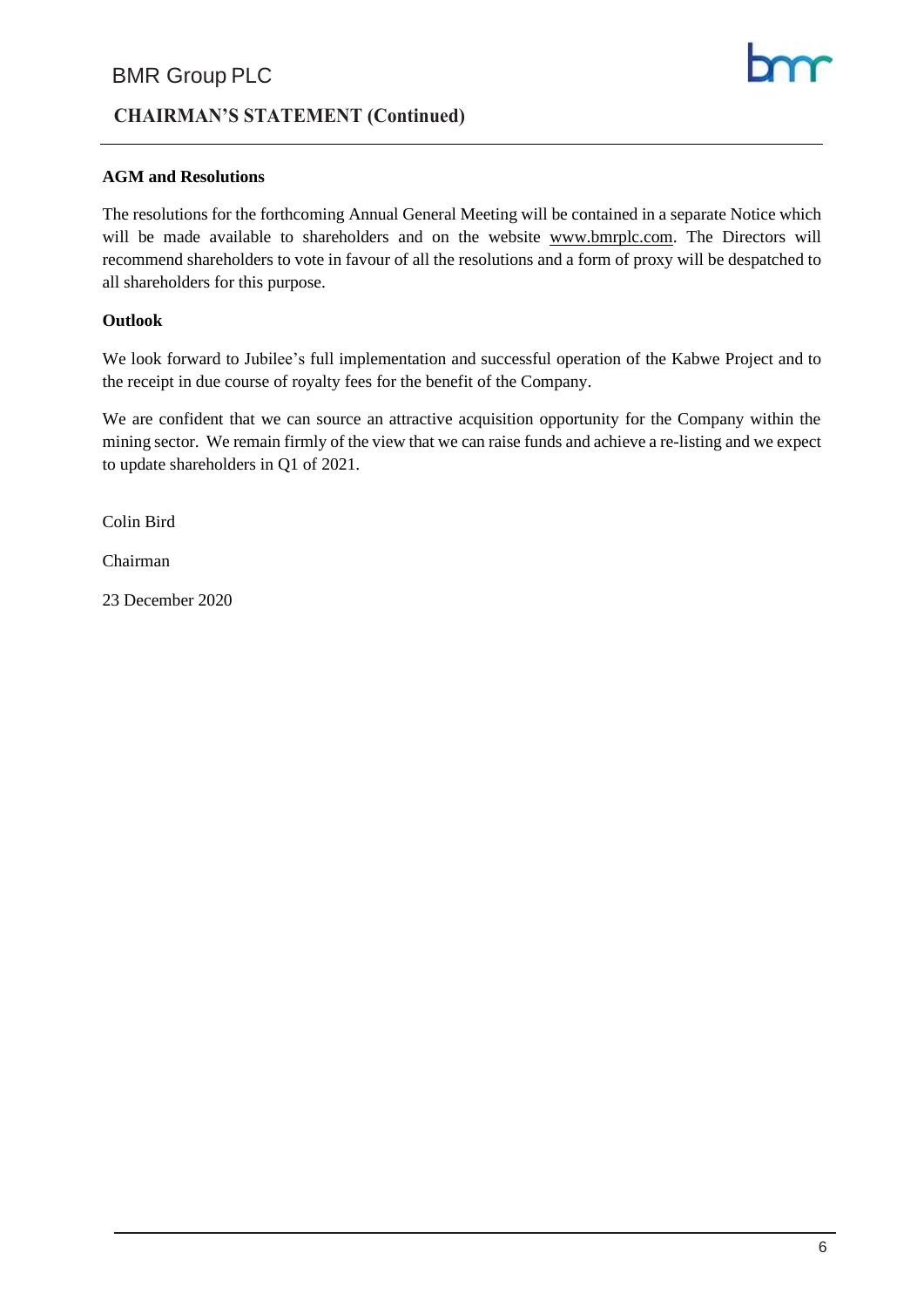# **STRATEGIC REPORT**

The Directors present their strategic report for the period ended 29 December 2019.

#### **PRINCIPAL ACTIVITIES**

The Company's principal activity is that of mining exploration and development and currently has a royalty arrangement over future net earnings from its former tailings project located in Zambia.

#### **REVIEW OF THE BUSINESS AND FUTURE DEVELOPMENTS**

The Company's performance during the period and expected future developments are described in the Chairman's Statement on page 4.

#### **GOING CONCERN**

As disclosed in Note 3, after making enquiries, the Directors have a reasonable expectation that the Company has adequate resources to continue in operational existence for the foreseeable future. For these reasons, the Directors continue to adopt the going concern basis in preparing the financial statements

#### **KEY PERFORMANCE INDICATORS**

Key performance indicators for the Company as a measure of financial control are as follows:

|                              | <b>Periodended</b> | 18 months ended  |
|------------------------------|--------------------|------------------|
|                              | 29 December 2019   | 30 December 2018 |
|                              |                    |                  |
| Total assets                 | 284,350            | 10,147,303       |
| Net assets                   | 122,056            | 9,440,459        |
| Cash and cash equivalents    | 37,396             | 52,310           |
| Trade and other payables     | (162, 294)         | (706, 844)       |
| Loss before tax for the year | (9,317,951)        | (3,952,363)      |

#### **PRINCIPAL RISKS AND UNCERTAINTIES**

The Company is subject to various risks similar to all exploration companies operating in overseas locations relating to political, economic, legal, industry and financial conditions, not all of which are within its control. The Company identifies and monitors the key risks and uncertainties affecting the Company and runs its business in a way that minimises the impact of such risks where possible.

The following risks factors, which are not exhaustive, are particularly relevant to the Company's current and future business activities:

#### **Licensing and title risk**

Governmental approvals, licences and permits are, as a practical matter, subject to the discretion of the applicable governments or government offices. The Company must comply with known standards, existing laws and regulations that may entail greater or lesser costs and delays depending on the nature of the activity to be permitted and the interpretation of the laws and regulations by the permitting authorities. New laws and regulations, amendments to existing laws and regulations, or more stringent enforcement could have a material adverse impact on the Company's result of operations and financial condition. The Company's exploration activities are dependent upon the grant of appropriate licences, concessions, leases, permits and regulatory consents which may be withdrawn or made subject to limitation.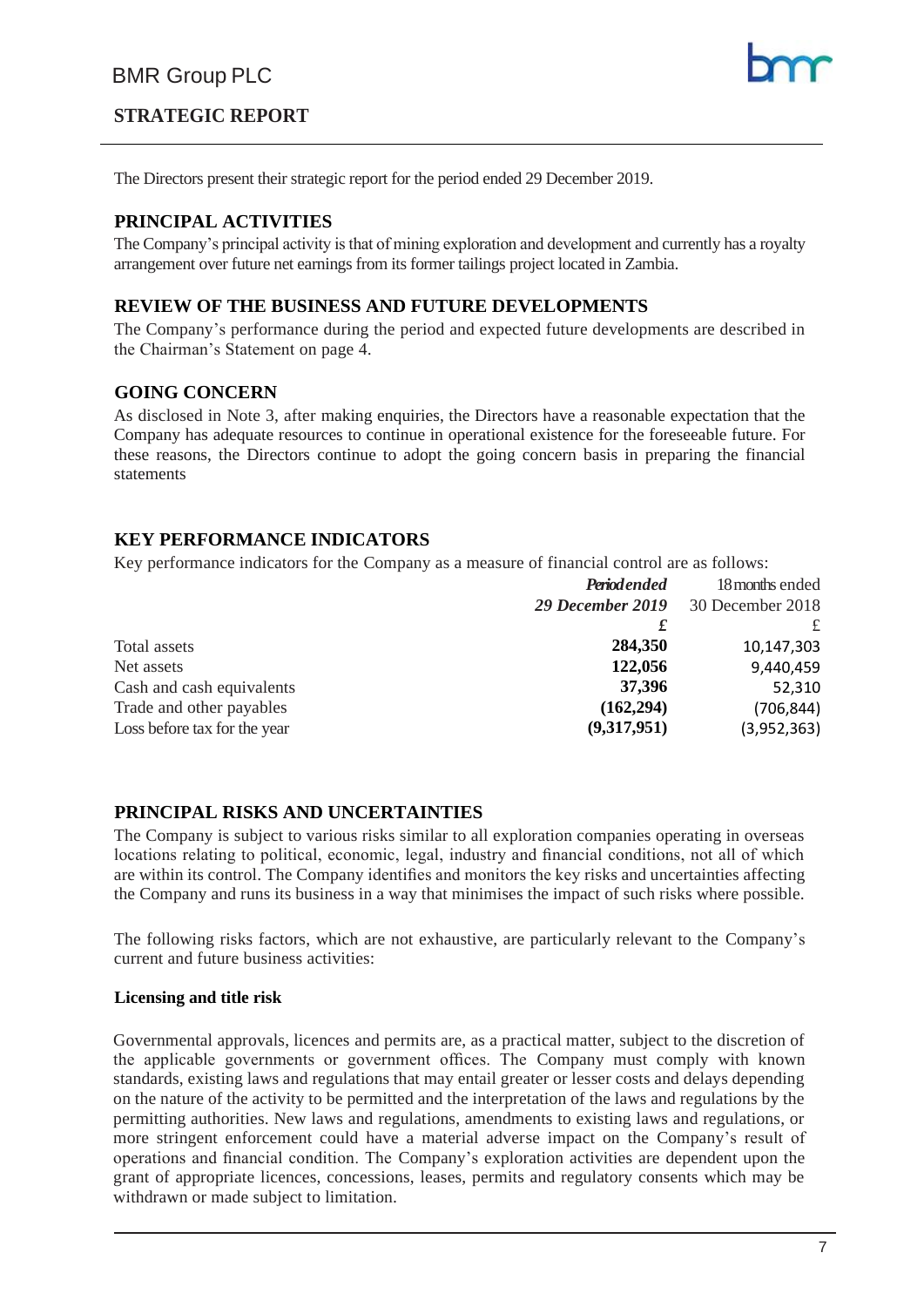# **STRATEGIC REPORT (Continued)**

There is a risk that negotiations with the relevant government in relation to the renewal or extension of a licence may not result in the renewal or grant taking effect prior to the expiry of the previous licence and there can be no assurance as to the terms of any extension, renewal or grant. This is a risk that all resource companies are subject to, particularly when their assets are in emerging markets.

The Company continually seeks to do everything within its control to ensure that the terms of each licence are met and adhered to.

#### **Dependency on key personnel**

BMR's management comprises a small team of experienced and qualified executives. The Directors believe that the loss of any key individuals in the team or the inability to attract appropriate personnel could impact BMR's performance.

Although BMR has entered into contractual arrangements to secure the services of its key personnel, the retention of these services and the future costs associated therewith cannot be guaranteed.

#### **Royalty arrangement and the Kabwe plant**

The royalty arrangement is dependent upon the exercise by Jubilee Metals Group PLC of the option to acquire Enviro Mining Limited following which BMR will have a royalty over 11% of net earnings generated by the Kabwe plant. The generation of revenues at the Kabwe plant is subject to the timely construction, and successful operation, of the plant by Jubilee.

#### **Legal risk**

The legal systems in the countries in which BMR's operations are located are different to that of the UK. This could result in risks such as: (i) potential difficulties in obtaining effective legal redress in the courts of such jurisdictions, whether in respect of a breach of law or regulation, or in an ownership dispute; (ii) a higher degree of discretion on the part of governmental authorities; (iii) the lack of judicial or administrative guidance on interpreting applicable rules and regulations; (iv) inconsistencies or conflicts between and within various laws, regulation, decrees, orders and resolutions; and (v) relative inexperience of the judiciary and courts in such matters.

In certain jurisdictions the commitment of local business people, government officials and agencies and the judicial system to abide by legal requirements and negotiated agreements may be more uncertain. In particular, agreements in place may be susceptible to revision or cancellation and legal redress may be uncertain or delayed. There can be no assurance that joint ventures, licences, licence applications or other legal arrangements will not be adversely affected by the actions of government authorities or others and the effectiveness of and enforcement of such arrangements in these jurisdictions cannot be assured.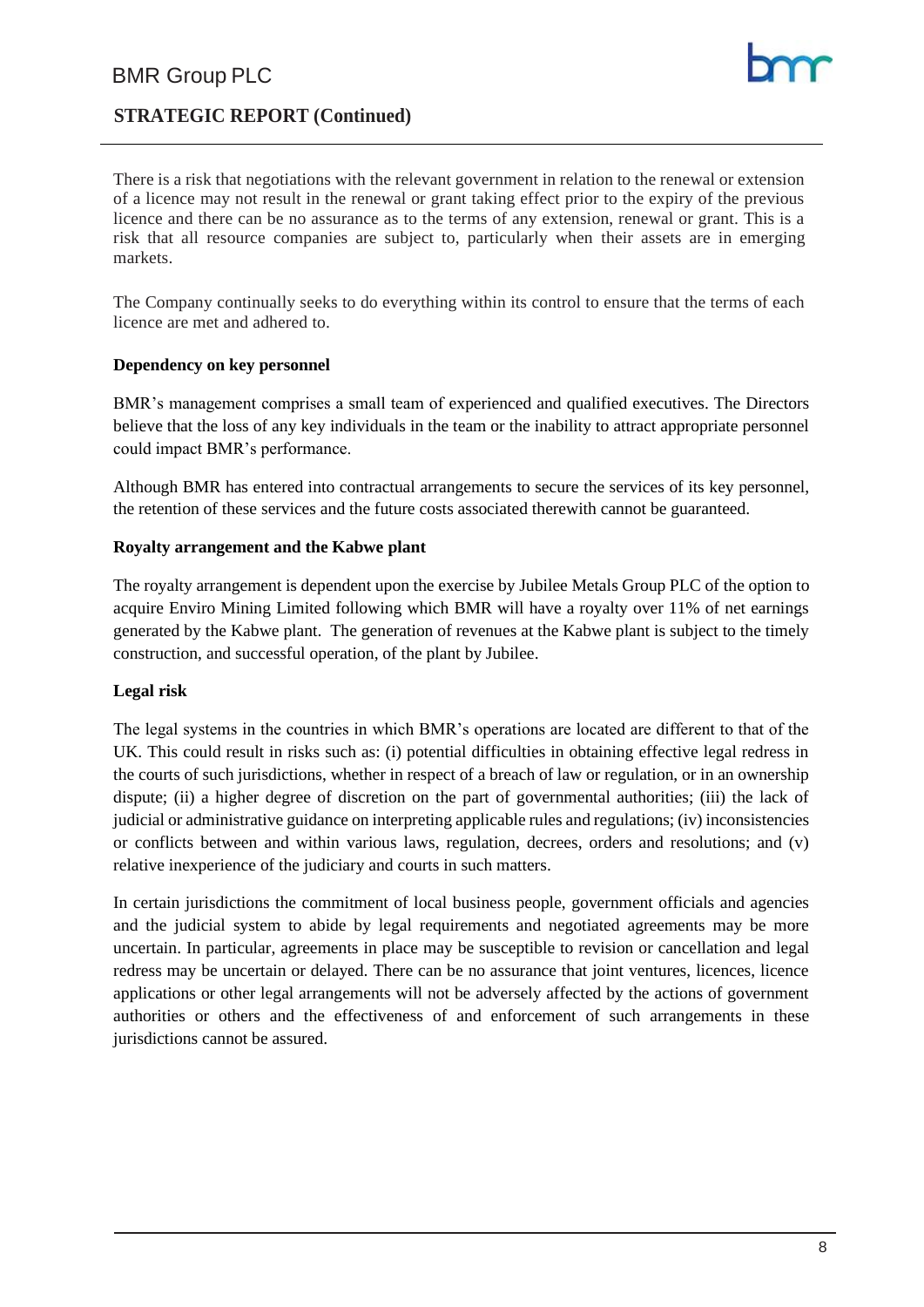# **STRATEGIC REPORT (Continued)**

#### **Liquidity and financing risk**

Although the Directors consider that BMR has sufficient funding in place, there can be no guarantee that further funding will be available and on terms that are acceptable to BMR should additional costs or delays arise or Jubilee decide not to proceed. Nor can there be any guarantee that the additional funding will be available to allow BMR to obtain and develop additional projects in the necessary timeframe.

The Directors intend to review BMR's funding requirements on a regular basis, and take such action as may be necessary to either curtail expenditures and / or raise additional funds from available sources including asset sales and the issuance of debt or equity.

#### **Governmental approvals, licences and permits**

Governmental approvals, licences and permits are, as a practical matter, subject to the discretion of the applicable governments or government offices. BMR must comply with known standards and existing laws and regulations, any of which may entail greater or lesser costs and delays depending on the nature of the activity to be permitted and the interpretation of the laws and regulations by the permitting authorities. Delays in granting such approvals, licences and permits, new laws and regulations, amendments to existing laws and regulations, or more stringent enforcement could have a material adverse impact on BMR's result of operations and financial condition. BMR's activities are dependent upon the grant of appropriate licences, concessions, leases, permits and regulatory consents which may be withdrawn or made subject to limitation.

There is a risk that negotiations with the relevant government in relation to the renewal or extension of a licence may not result in the renewal or grant taking effect prior to the expiry of the previous licence and there can be no assurance as to the terms of any extension, renewal or grant.

#### **Operational risk**

BMR may be affected by risks arising from mechanical accidents, occupational health hazards, processing problems and technical or power failures, which occur relatively frequently in Kabwe. Although BMR has secured a generator to reduce the impact of power failures, the impact of any of these events could lead to disruptions in business operations, loss of reputation and financial losses. BMR seeks to manage these risks by ensuring compliance with relevant standards such as health and safety standards, recruitment of appropriately qualified and experienced personnel, and appropriate training of staff and contractors.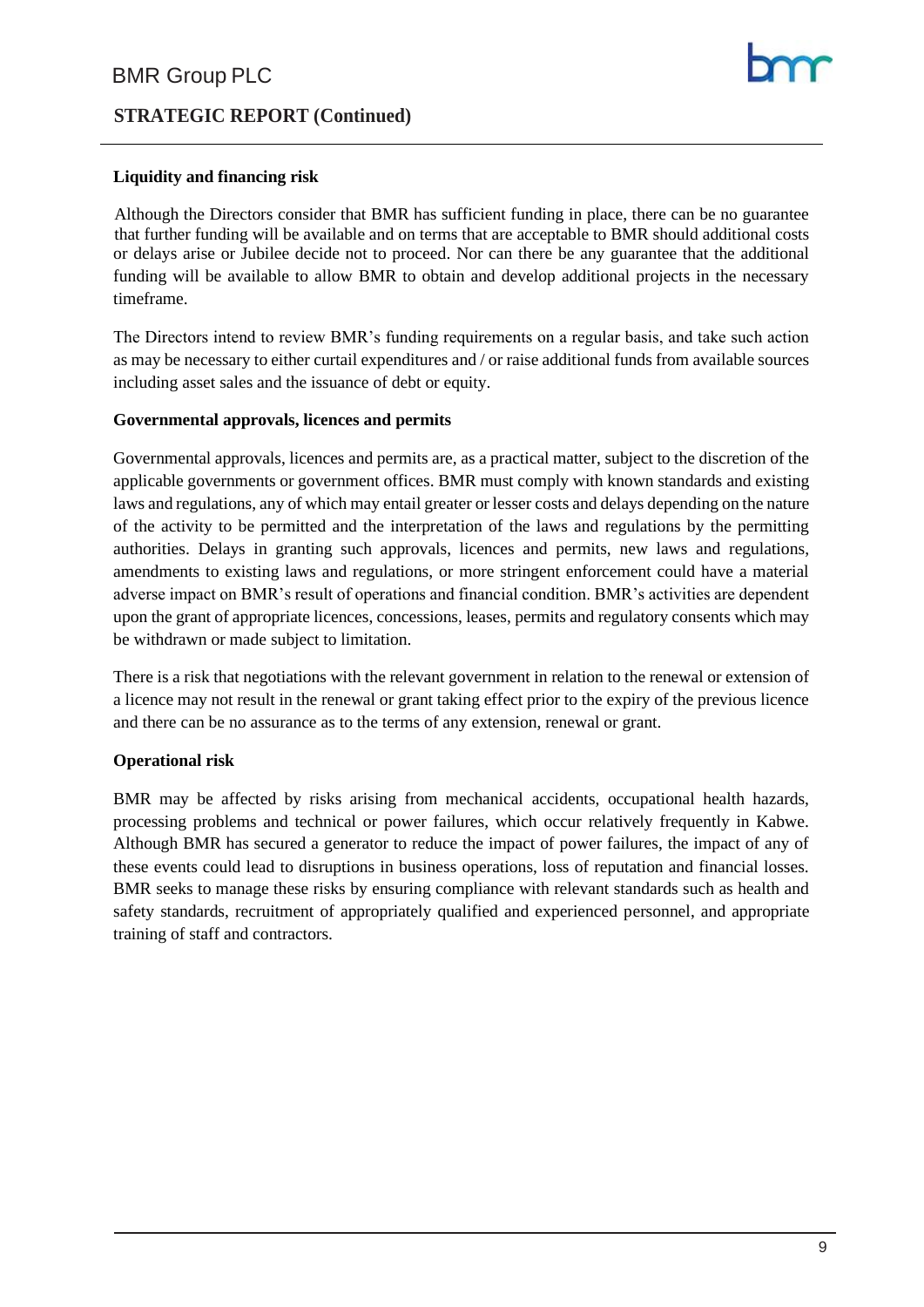# **STRATEGIC REPORT (Continued)**

#### **Liability and insurance**

The nature of BMR's business means that BMR may be exposed to potentially substantial liability for damages. There can be no assurance that necessary insurance cover will be available to BMR at an acceptable cost, if at all, nor that, in the event of any claim, the level of insurance carried by BMR now or in the future will be adequate.

BMR's operations are also subject to environmental and safety laws and regulations, including those governing the use of hazardous materials. The cost of compliance with these and similar future regulations could be substantial and the risk of accidental contamination or injury from hazardous materials with which it works cannot be eliminated. If an accident or contamination were to occur, BMR would likely incur significant costs associated with civil damages and penalties or criminal fines and in complying with environmental laws and regulations. BMR's insurance may not be adequate to cover the damages, penalties and fines that could result from an accident or contamination and BMR may not be able to obtain adequate insurance at an acceptable cost or at all.

#### **Currency risk**

The Company expects to present its financial information in Sterling although part or all of its business may be conducted in other currencies. As a result, it will be subject to foreign currency exchange risk due to exchange rate movements which will affect BMR's transaction costs and the translation of its results.

#### **Economic, political, judicial, administrative, taxation or other regulatory factors**

BMR may be adversely affected by changes in economic, political, judicial, administrative, taxation or other regulatory factors, in the areas in which BMR will operate.

#### **Taxation**

Any change in BMR's tax status or the tax applicable to holding Ordinary Shares or in taxation legislation or its interpretation, could affect the value of the investments or assets held by the Company, affect BMR's ability to provide returns to Shareholders and/or alter the post-tax returns to Shareholders. Statements in this document concerning the taxation of BMR and its investors are based upon current tax law and practice which may be subject to change.

Approved by the Board of Directors and signed on behalf of the Board.

C Bird Chairman

23 December 2020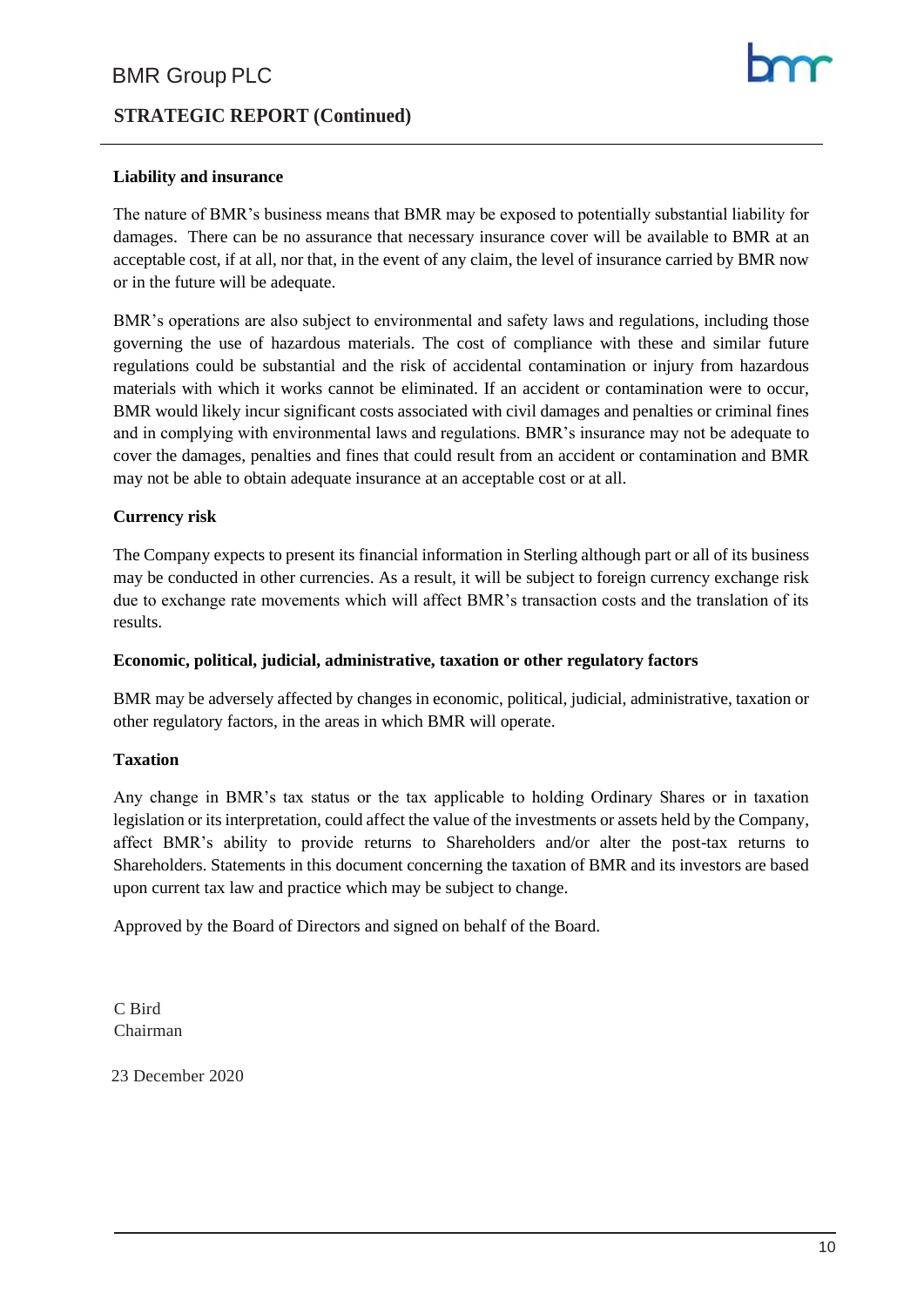# **DIRECTORS' REPORT**

The Directors present their report together with the audited financial statements, for the period ended 29 December 2019.

#### **RESULTS AND DIVIDENDS**

The results for the period are set out in the Statement of Comprehensive Income on page 18. The Directors do not recommend the payment of a dividend on the ordinary shares (2018: nil).

#### **DIRECTORS AND THEIR INTERESTS**

The names of the Directors who served throughout the period and subsequent to the year end, except where shown otherwise, are as follows:

#### C Bird

K Thygesen (appointed 23 October 2020) M A Borrelli (resigned 8 October 2020) A R Gardner-Hillman (resigned 27 October 2020)

The interests (as defined in the Companies Act) of the Directors holding office during the period to date in the share capital are shown below:

|                     | Ordinary shares of 1p | Ordinary shares of 1p    |
|---------------------|-----------------------|--------------------------|
|                     | 29 December 2019      | 30 December 2018         |
| M A Borrelli        | 2,483,332             | 2,483,332                |
| A R Gardner-Hillman | -                     | $\overline{\phantom{a}}$ |
| C Bird              | 506,250               | 506,250                  |

Other than as set out above, none of the Directors at 29 December 2019 held any interest in shares of the Company during the year. All of the interests reported are beneficial.

Colin Bird is non-executive chairman of Jubilee Metals Group PLC which has an interest of 29.0% in the Company.

Details of the Directors' share options are provided in Note 15.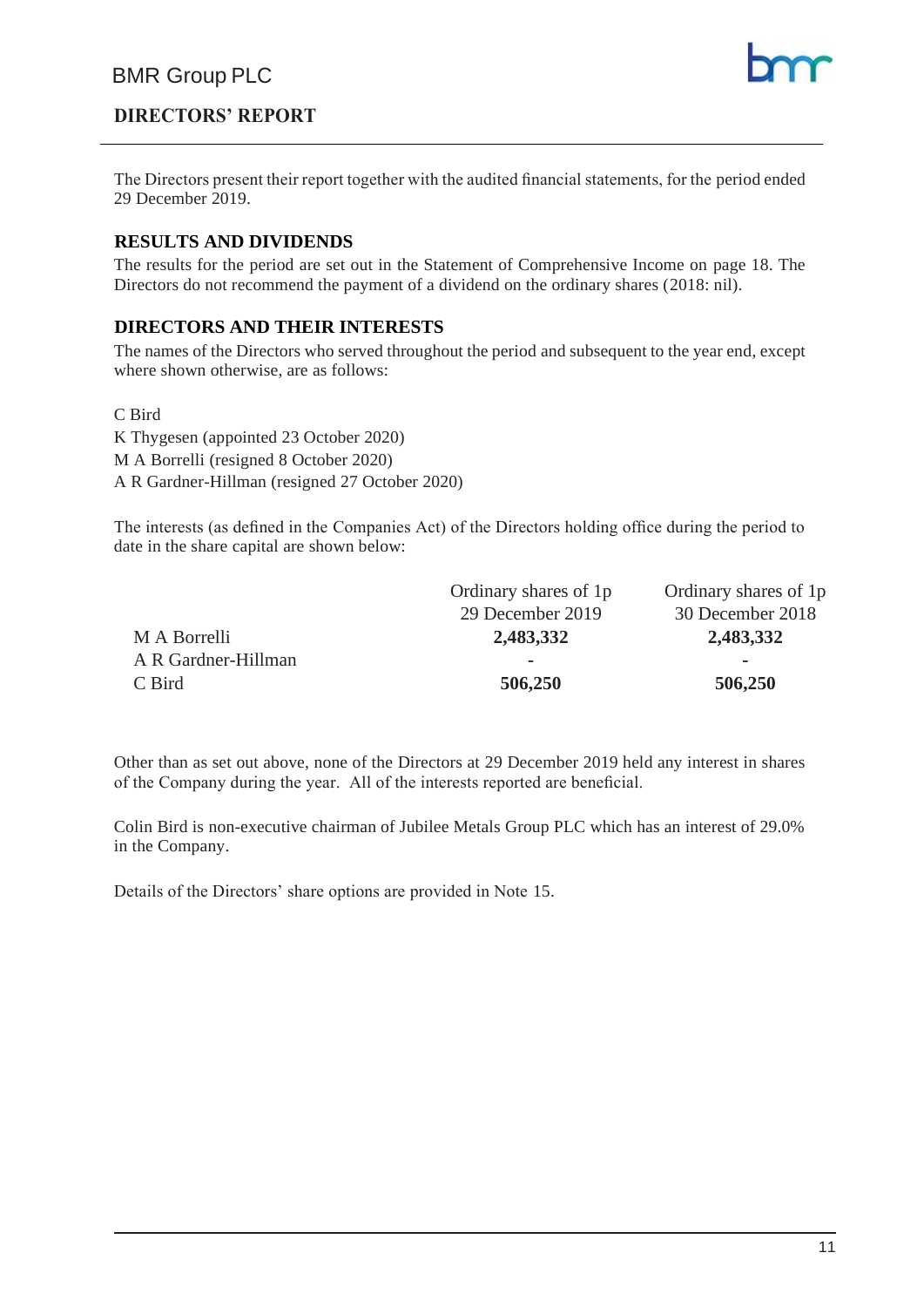# **DIRECTORS' REPORT (Continued)**

#### **EXECUTIVE DIRECTOR**

#### *Colin Bird*

Mr Bird is a chartered engineer, is a Fellow of the Institute of Materials, Minerals and Mining and holds both a UK and South African Mine Managers Certificate. The formative part of his career was spent in the UK coal mining industry and thereafter he moved to the Zambian copper belt and then to South Africa to work in a management position with Anglo Coal and BP Coal. On his return to the UK he was Technical and Operations Director of Costain Mining Limited, which involved responsibility for mining operations in the UK, Europe and Latin America. He has been involved in the management of nickel, copper, gold and many diverse mineral operations. He has founded and floated several public companies in the resource sector and served on resource company Boards in the UK, Canada and South Africa. He is non-executive chairman of Jubilee Metals Group PLC which has an interest of 29.0% in the Company.

#### **NON-EXECUTIVE DIRECTOR**

#### *Kjeld Thygesen*

Kjeld is a graduate of the University of Natal in South Africa and has 30 years' experience as a resources analyst and fund manager. He joined African Selection Trust in 1970, reseaching and managing a portfolio of South African mining companies. In 1972 he joined James Capel and Co. in London in 1972 as part of their highly rated gold and mining research team, and subsequently became manager of N M Rothschild & Sons' commodities and Natural Resources Department in 1979. In 1987 he became an executive director of N M Rothschild International Asset management Limited, before co-founding Lion Resource Management Limited, a specialist investment manager in the mining and natural resources sector, in 1989. Kjeld has been a director of Ivanhoe Mines Ltd since 2001 and served as Investment Director for Resources Investment Trust PLC from 2002 – 2006.

Kjeld resides in London and brings a wealth of experience in the natural resources sector as a fund manager, advisor and investor.

#### **ISSUES OF SHARES, OPTIONS AND WARRANTS**

There were no issues of ordinary shares and no share options were granted during the year.

#### **DIRECTORS' INDEMNITIES**

The Company has obtained third party indemnity provisions for the benefit of its Directors and Officers.

#### **FINANCIAL INSTRUMENT**

An explanation of the Company's financial risk management objectives, policies and strategies is set out in note 16.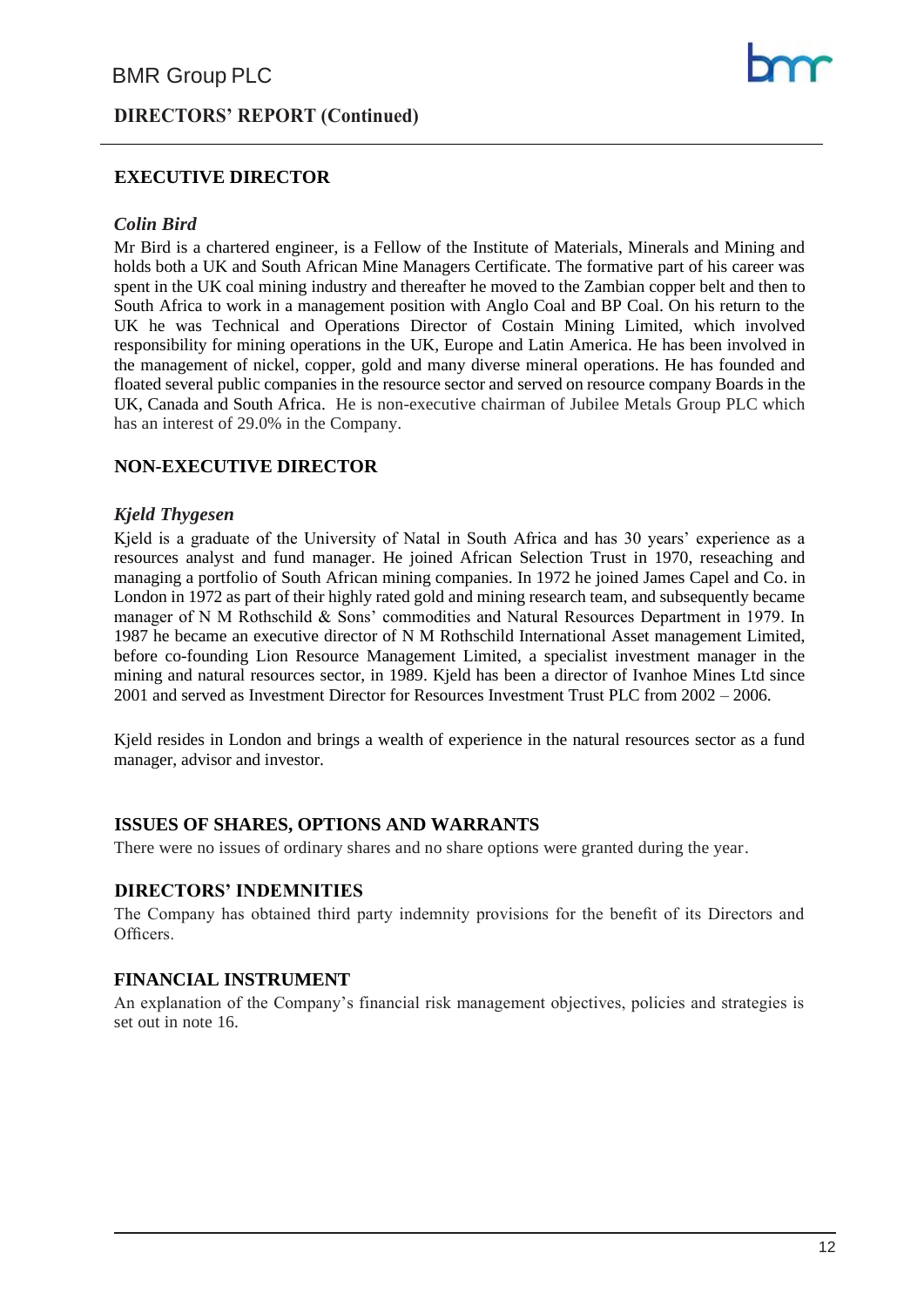

# **DIRECTORS' REPORT (Continued)**

#### **EVENTS AFTER THE REPORTING DATE**

Events after the reporting date have been disclosed in Note 28 to the Financial Statements.

#### **STATEMENT AS TO THE DISCLOSURE OF INFORMATION TO THE AUDITORS**

Each of the persons who is a Director at the date of approval of this Annual Report confirms that:

- so far as the Director is aware, there is no relevant audit information of which the Company's auditor is unaware; and
- the Director has taken all the steps that he ought to have taken as a Director in order to make himself aware of any relevant audit information and to establish that the Company's auditor is aware of that information.

This confirmation is given and should be interpreted in accordance with the provisions of Section 418 of the Companies Act 2006.

#### **AUDITORS**

Crowe U.K. LLP have expressed their willingness to continue in office as auditors.

A resolution proposing the re-appointment of the auditors Crowe U.K. LLP will be put to shareholders at the Annual General Meeting.

Approved by the Board of Directors and signed on behalf of the Board.

C Bird Chairman

23 December 2020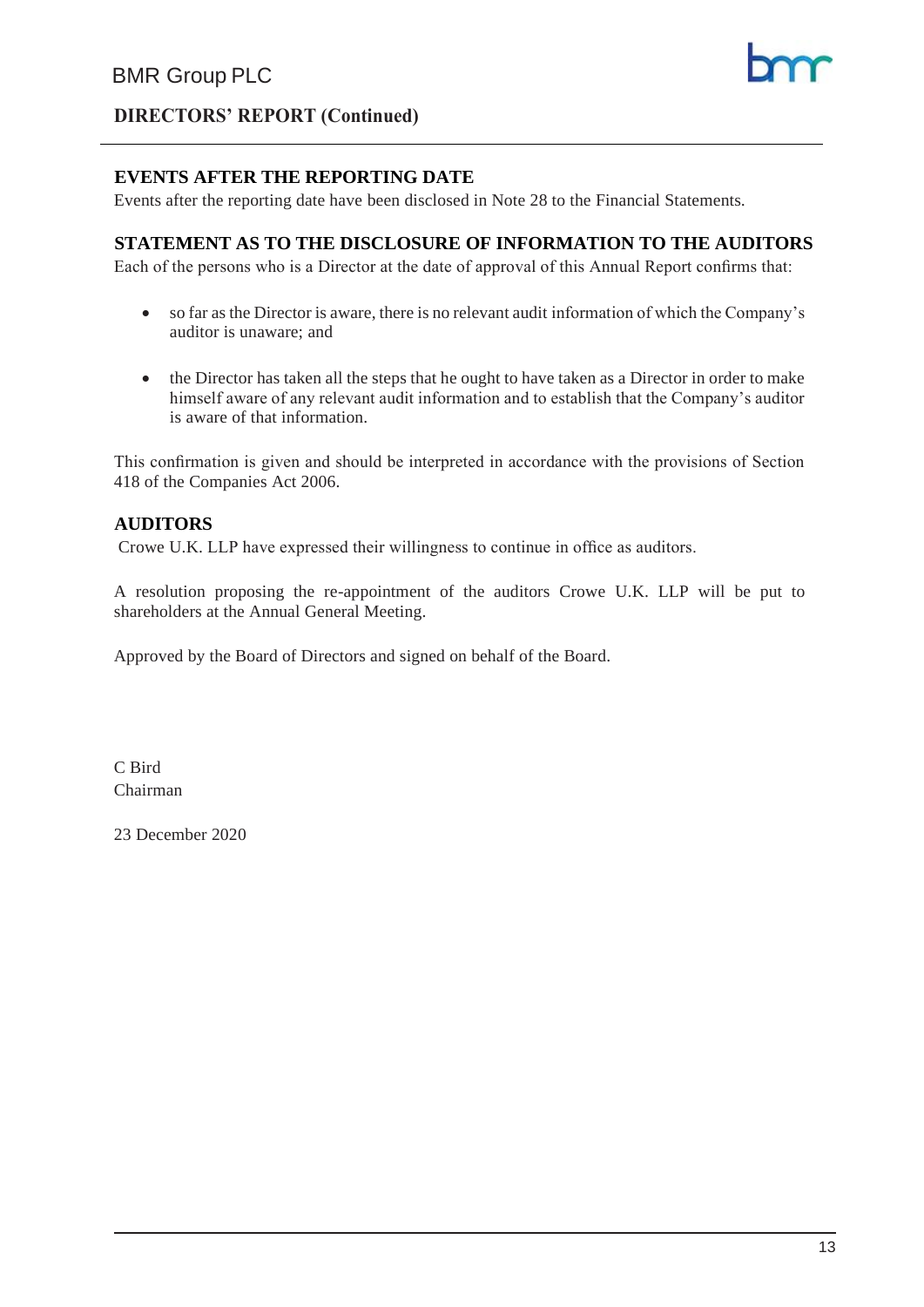### **STATEMENT OF DIRECTORS' RESPONSIBILITIES**

The Directors are responsible for preparing the Annual Report and the financial statements in accordance with applicable law and regulations.

Company law requires the Directors to prepare financial statements for each financial year. The Directors prepare financial statements in accordance with International Financial Reporting Standards ('IFRSs') as adopted by the European Union ('EU')

The financial statements are required by law and IFRSs as adopted by the EU to present fairly the financial position of the Company and the financial performance of the Company. The Companies Act 2006 provides in relation to such financial statements that references in the relevant part of that Act to financial statements giving a true and fair view are references to their achieving a fair presentation.

Under company law the Directors must not approve the financial statements unless they are satisfied that they give a true and fair view of the state of affairs of the Company and of the profit or loss of the Company for that period.

In preparing the financial statements, the Directors are required to:

- select suitable accounting policies and then apply them consistently;
- make judgements and accounting estimates that are reasonable and prudent;
- state whether they have been prepared in accordance with IFRSs as adopted by the EU;
- prepare the Strategic Report and Directors' report which comply with the requirements of the Companies Act 2006; and
- prepare financial statements on the going concern basis unless it is inappropriate to presume that the Company will continue in business.

The Directors are responsible for keeping adequate accounting records that are sufficient to show and explain the Company's transactions and disclose with reasonable accuracy at any time the financial position of the Company and enable them to ensure that the financial statements comply with the Companies Act 2006. They are also responsible for safeguarding the assets of the Company and hence for taking reasonable steps for the prevention and detection of fraud and other irregularities.

The Directors are responsible for the maintenance and integrity of the corporate and financial information included on the BMR Group PLC website [www.bmrplc.com.](http://www.bmrplc.com/)

Legislation in the United Kingdom governing the preparation and dissemination of financial statements may differ from legislation in other jurisdictions.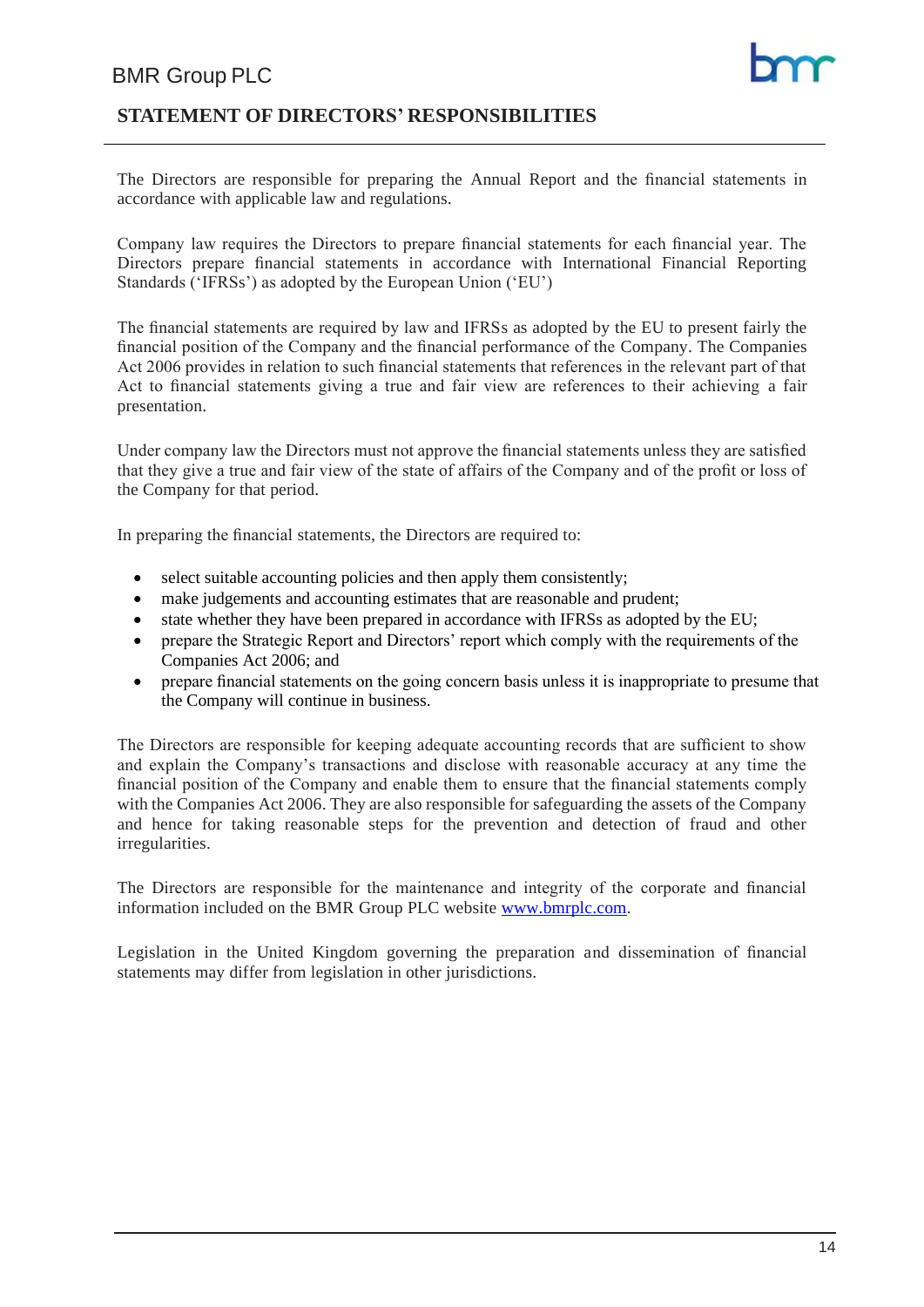# **INDEPENDENT AUDITOR'S REPORT TO THE MEMBERS OF BMR GROUP PLC**

#### **Adverse opinion on financial statements**

We have audited the financial statements of BMR Group plc (the "Company") for the period ended 29 December 2019, which comprise:

- the statement of comprehensive income for the period ended 29 December 2019;
- the statements of financial position as at 29 December 2019;
- the statements of cash flows for the period then ended;
- the statements of changes in equity for the period then ended; and
- the notes to the financial statements, including a summary of significant accounting policies.

The financial reporting framework that has been applied in the preparation of the financial statements is applicable law and International Financial Reporting Standards (IFRSs) as adopted by the European Union and, as regards the parent company financial statements, as applied in accordance with the provisions of the Companies Act 2006.

As set out below the financial statements are incomplete as consolidated accounts have not been presented, therefore our opinion, the financial statements:

- do not give a true and fair view of the group's affairs as at 29 December 2019 and of the profit or loss for the period then ended;
- do not comply with the relevant provisions of the Companies Act 2006; and
- have not been properly prepared in accordance with IFRSs as adopted by the European Union.

In our opinion, the Company's financial statements do give a true and fair view of the Company's affairs as at 29 December 2019 and of the loss for the period then ended.

#### **Basis for adverse opinion on financial statements**

As explained in Note 3 to the financial statements, the Company has not prepared consolidated financial statements for the period up to the loss of control as the director considers that this would lead to undue delay to the Company. This is not in accordance with International Financial Reporting Standard 10 Consolidated Financial Statements which requires consolidated financial statements to be prepared for a group of this size and nature.

#### **Material uncertainty related to going concern**

We draw attention to the adequacy of the disclosure made in note 3 to the financial statements concerning the ability of the Company to continue as a going concern. The financial statements have been prepared on the going concern basis, which rely on the financial support from a director. These conditions, along with the other matters explained in note 3 to the financial statements, indicate the existence of a material uncertainty which may cast significant doubt about the Company's ability to continue as a going concern. Our opinion is not modified in respect of this matter.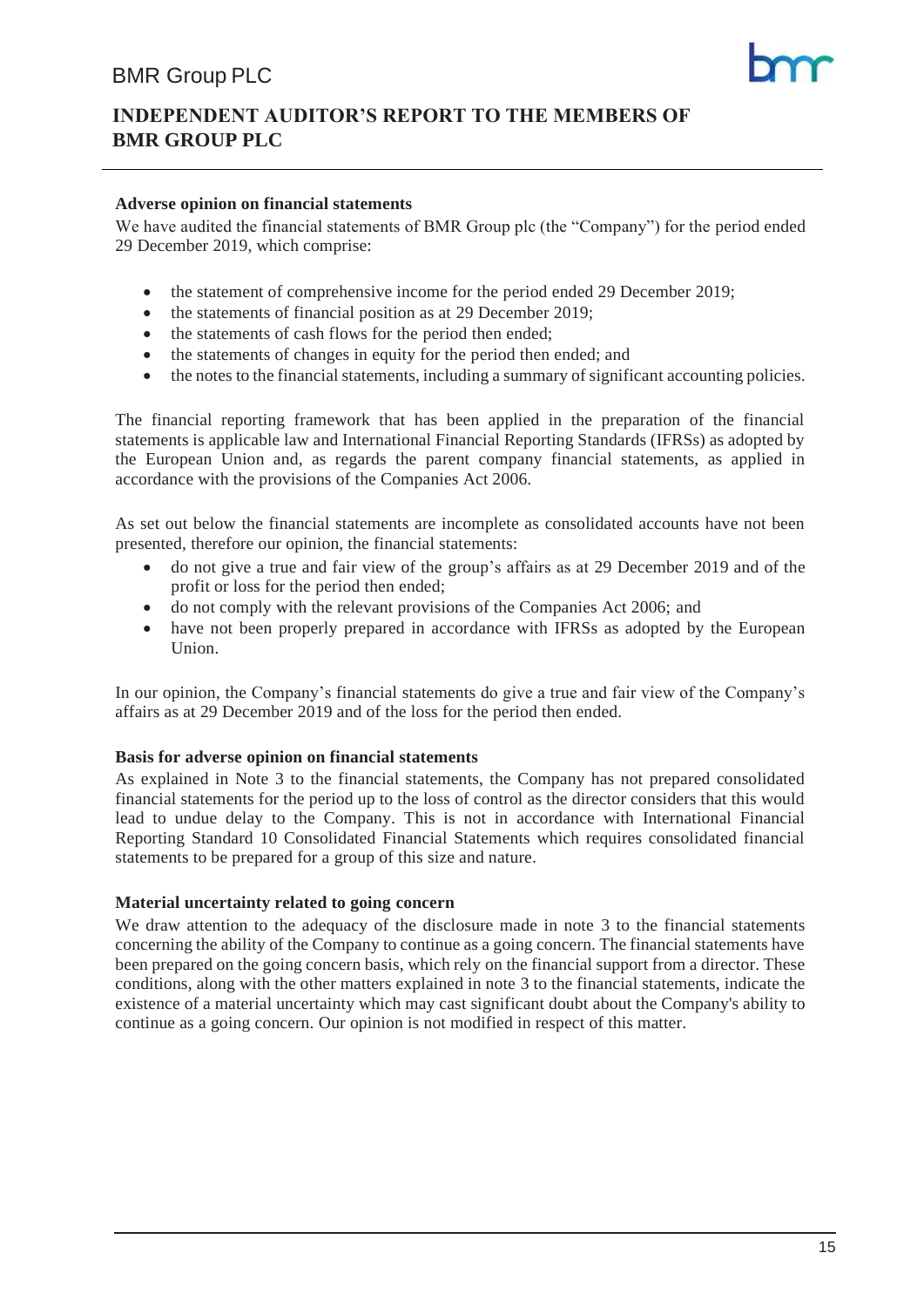# **INDEPENDENT AUDITOR'S REPORT TO THE MEMBERS OF BMR GROUP PLC**

#### **Other information**

The directors are responsible for the other information. The other information comprises the information included in the annual report, other than the financial statements and our auditor's report thereon. Our opinion on the financial statements does not cover the other information and, except to the extent otherwise explicitly stated in our report, we do not express any form of assurance conclusion thereon.

In connection with our audit of the financial statements, our responsibility is to read the other information and, in doing so, consider whether the other information is materially inconsistent with the financial statements or our knowledge obtained in the audit or otherwise appears to be materially misstated. If we identify such material inconsistencies or apparent material misstatements, we are required to determine whether there is a material misstatement in the financial statements or a material misstatement of the other information. If, based on the work we have performed, we conclude that there is a material misstatement of this other information, we are required to report that fact. We have nothing to report in this regard.

#### **Opinion on other matter prescribed by the Companies Act 2006**

Except for the effect of the matters described in the basis for adverse opinion section of our report, in our opinion based on the work undertaken in the course of our audit

- the information given in the strategic report and the directors' report for the financial year for which the financial statements are prepared is consistent with the financial statements; and
- the directors' report and strategic report have been prepared in accordance with applicable legal requirements.

#### **Matters on which we are required to report by exception**

In light of the knowledge and understanding of the Company and its environment obtained in the course of the audit, we have not identified material misstatements in the strategic report or the directors' report.

We have nothing to report in respect of the following matters where the Companies Act 2006 requires us to report to you if, in our opinion:

- adequate accounting records have not been kept by the company, or returns adequate for our audit have not been received from branches not visited by us; or
- the financial statements are not in agreement with the accounting records and returns; or
- certain disclosures of directors' remuneration specified by law are not made; or
- we have not received all the information and explanations we require for our audit.

#### **Responsibilities of the directors for the financial statements**

As explained more fully in the directors' responsibilities statement set out on page 14, the directors are responsible for the preparation of the financial statements and for being satisfied that they give a true and fair view, and for such internal control as the directors determine is necessary to enable the preparation of financial statements that are free from material misstatement, whether due to fraud or error.

In preparing the financial statements, the directors are responsible for assessing the company's ability to continue as a going concern, disclosing, as applicable, matters related to going concern and using the going concern basis of accounting unless the directors either intend to liquidate the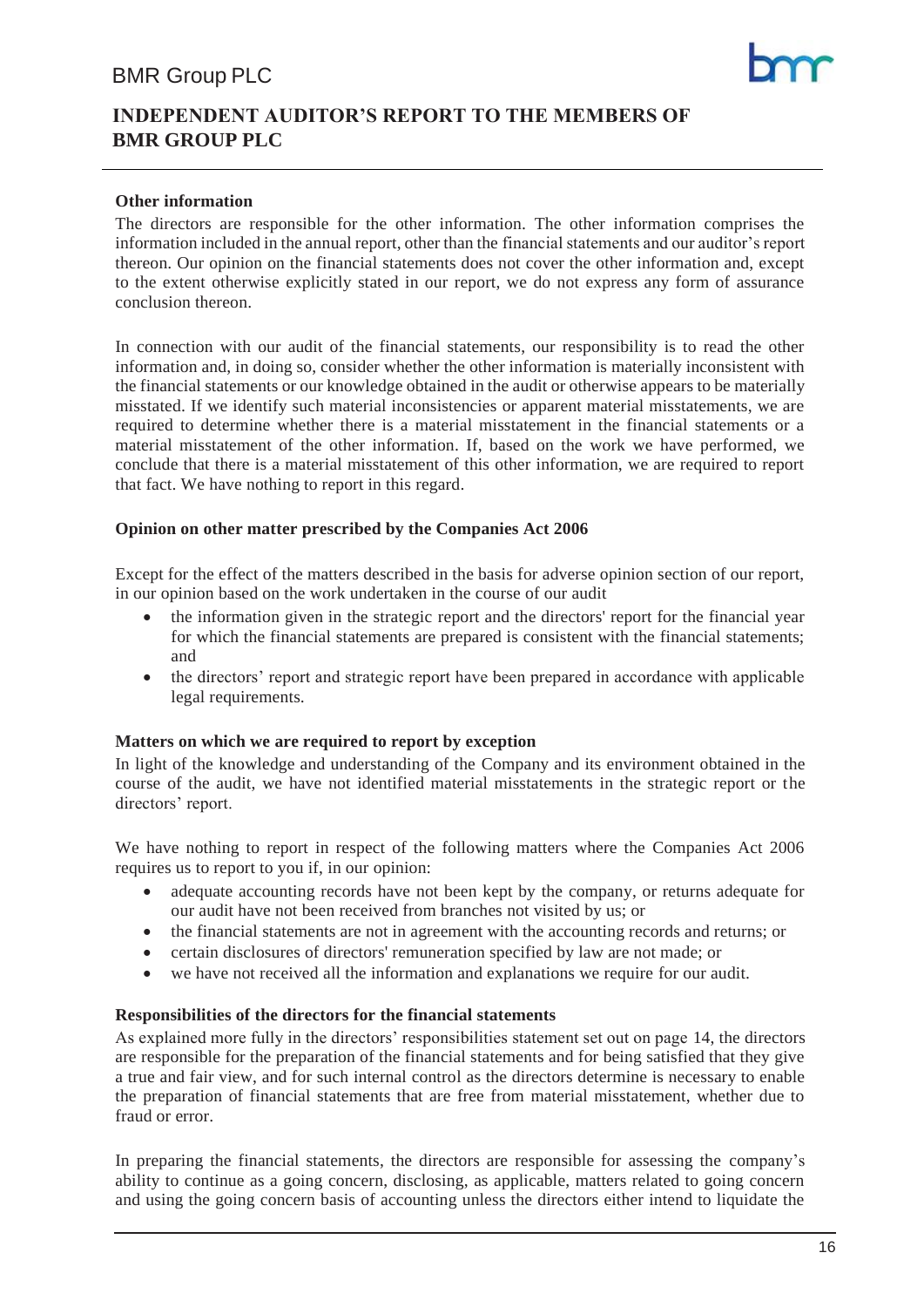# **INDEPENDENT AUDITOR'S REPORT TO THE MEMBERS OF BMR GROUP PLC**

group or the parent company or to cease operations, or have no realistic alternative but to do so.

#### **Auditor's responsibilities for the audit of the financial statements**

Our objectives are to obtain reasonable assurance about whether the financial statements as a whole are free from material misstatement, whether due to fraud or error, and to issue an auditor's report that includes our opinion. Reasonable assurance is a high level of assurance, but is not a guarantee that an audit conducted in accordance with ISAs (UK) will always detect a material misstatement when it exists. Misstatements can arise from fraud or error and are considered material if, individually or in the aggregate, they could reasonably be expected to influence the economic decisions of users taken on the basis of these financial statements.

A further description of our responsibilities for the audit of the financial statements is located on the Financial Reporting Council's website at: [www.frc.org.uk/auditorsresponsibilities.](http://www.frc.org.uk/auditorsresponsibilities) This description forms part of our auditor's report.

#### **Use of our report**

This report is made solely to the company's members, as a body, in accordance with Chapter 3 of Part 16 of the Companies Act 2006. Our audit work has been undertaken so that we might state to the company's members those matters we are required to state to them in an auditor's report and for no other purpose. To the fullest extent permitted by law, we do not accept or assume responsibility to anyone other than the company and the company's members as a body, for our audit work, for this report, or for the opinions we have formed.

Leo Malkin Senior Statutory Auditor For and on behalf of **Crowe U.K. LLP** Statutory Auditor 55 Ludgate Hill London EC4M 7JW

23 December 2020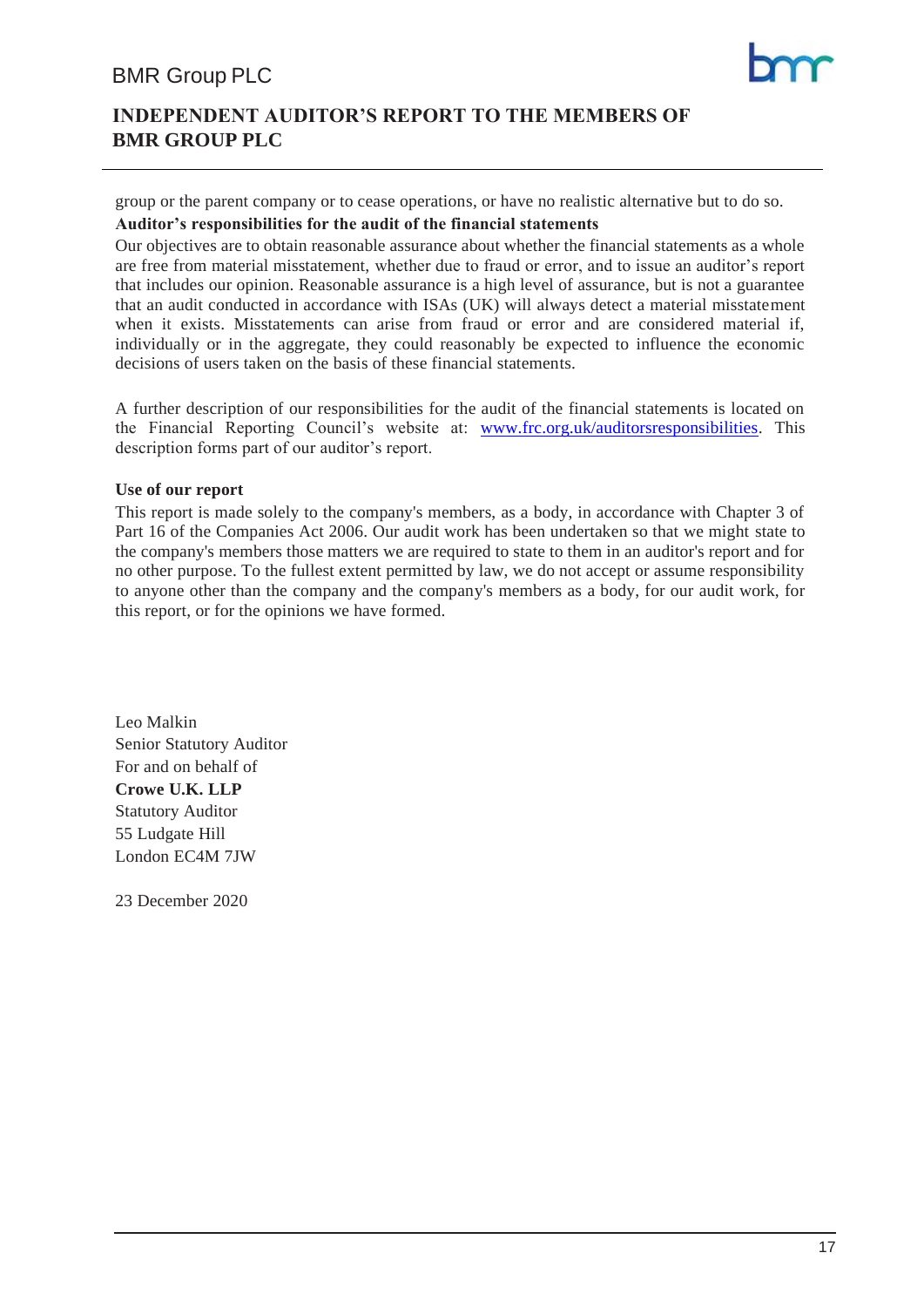# **STATEMENT OF COMPREHENSIVE INCOME**

#### **Period ended 29 December 2019**

|                                        | <b>Notes</b> | Period to<br>29 December<br>2019 | 18 months to<br>30 December<br>2018<br>£ |
|----------------------------------------|--------------|----------------------------------|------------------------------------------|
|                                        |              |                                  |                                          |
| Administrative expenses                |              | (515,371)                        | (1,281,807)                              |
| Impairment charge                      |              | (8,802,580)                      | (2,700,000)                              |
| Reversal of share based payment charge |              |                                  | 38,730                                   |
| <b>Operating loss</b>                  | 5            | (9,317,951)                      | (3,943,077)                              |
| Finance expense                        |              | (452)                            | (9,298)                                  |
| Finance income                         |              |                                  | 12                                       |
| Loss before tax                        |              | (9,318,403)                      | (3,952,363)                              |
| Taxation                               | 8            |                                  |                                          |
|                                        |              |                                  |                                          |
| Loss for the period                    |              | (9,318,403)                      | (3,952,363)                              |

There was no other comprehensive income for 2019 and 2018.

The note on page 22 to 35 form part of these of financial statements.

All amounts are derived from continuing operations.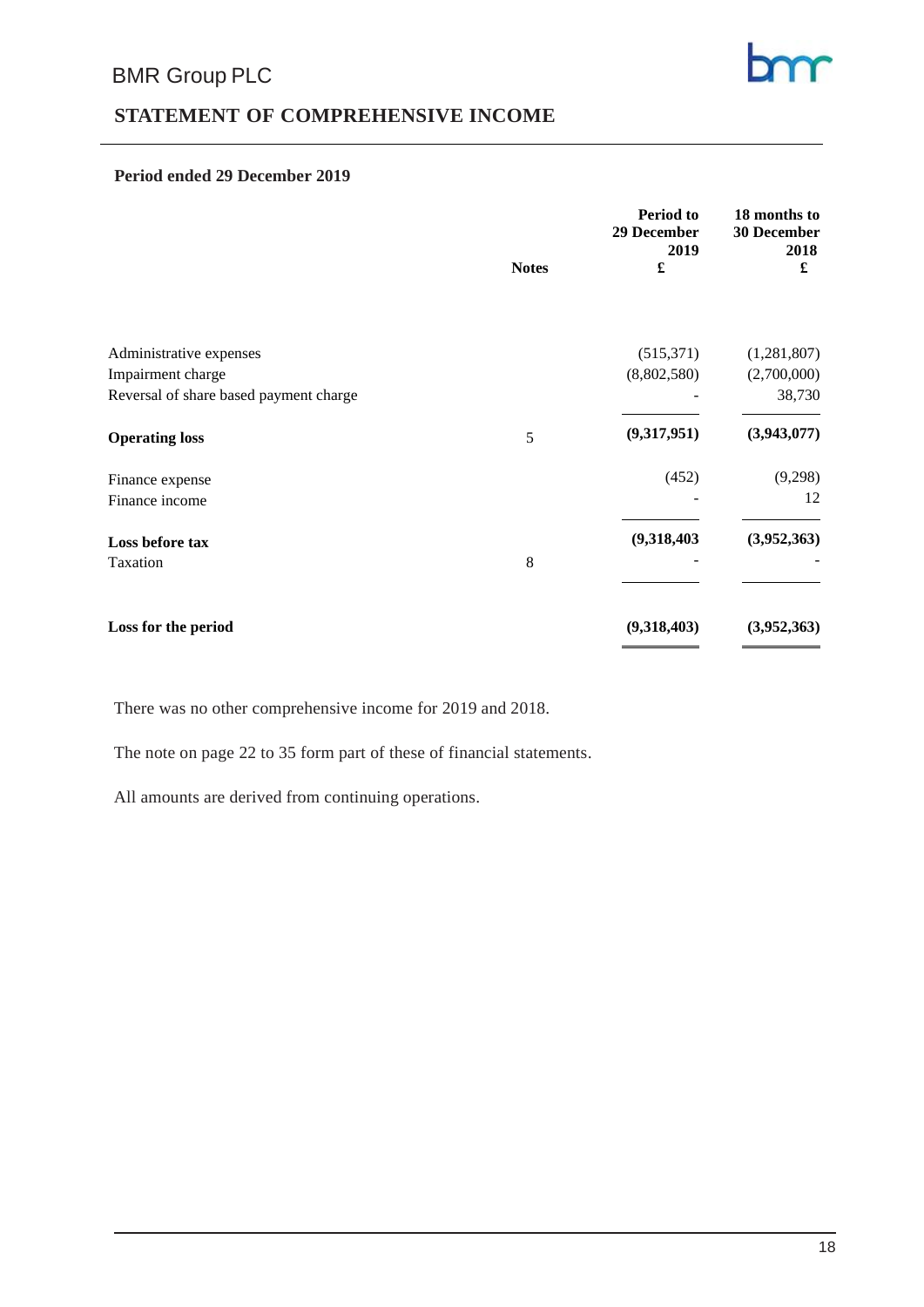# **STATEMENT OF FINANCIAL POSITION**

#### **As at 29 December 2019**

Company No. 02401127

|                               | <b>Notes</b> | 29 December<br>2019<br>£ | 30 December<br>2018<br>£ |
|-------------------------------|--------------|--------------------------|--------------------------|
| <b>Assets</b>                 |              |                          |                          |
| <b>Non-current assets</b>     |              |                          |                          |
| Property, plant and equipment | 9            | 20,726                   | 25,019                   |
| Investment in subsidiaries    | 10           |                          | 9,294,934                |
|                               |              | 20,726                   | 9,319,953                |
| <b>Current assets</b>         |              |                          |                          |
| Current asset investment      | 11           | 124,308                  | 379,199                  |
| Trade and other receivables   | 12           | 101,920                  | 395,841                  |
| Cash and cash equivalents     |              | 37,396                   | 52,310                   |
|                               |              | 263,624                  | 827,350                  |
| <b>Total assets</b>           |              | 284,350                  | 10,147,303               |
| <b>Liabilities</b>            |              |                          |                          |
| <b>Current liabilities</b>    |              |                          |                          |
| Trade and other payables      | 13           | 162,294                  | 706,844                  |
| <b>Total liabilities</b>      |              | 162,294                  | 706,844                  |
| Net assets                    |              | 122,056                  | 9,440,459                |
| <b>Equity</b>                 |              |                          |                          |
| Share capital                 | 14           | 22,929,743               | 22,929,743               |
| Share premium                 | 14           | 25,027,278               | 25,027,278               |
| Share based payment reserve   | 15           |                          | 45,770                   |
| Merger reserve                |              | 1,824,000                | 1,824,000                |
| <b>Accumulated losses</b>     |              | (49, 658, 965)           | (40, 386, 332)           |
| <b>Total equity</b>           |              | 122,056                  | 9,440,459                |
|                               |              |                          |                          |

The financial statements were approved by the Board of Directors and authorised for issue on 23 December 2020 and were signed on its behalf by

C Bird Chairman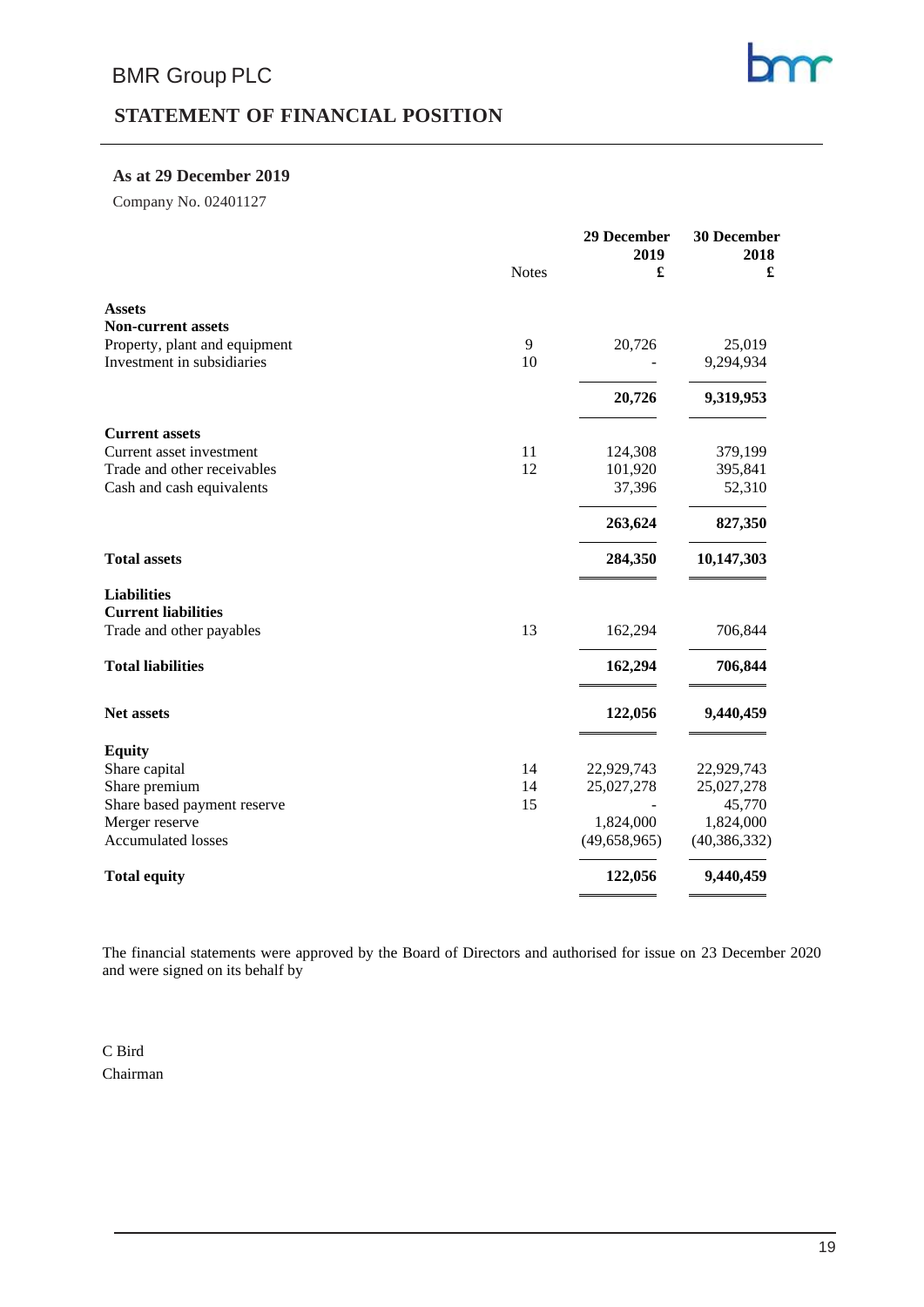# **STATEMENT OF CASH FLOW**

### **for the period ended 29 December 2019**

|                                                                   | Year to 29<br><b>December</b><br>2019<br>£ | 18 months to 30<br><b>December</b><br>2018<br>£ |
|-------------------------------------------------------------------|--------------------------------------------|-------------------------------------------------|
| <b>Cash flows from operating activities</b>                       |                                            |                                                 |
| Loss before tax                                                   | (9,318,403)                                | (3,952,363)                                     |
| Adjustments to reconcile net losses to cash utilised :            |                                            |                                                 |
| Foreign exchange losses/(gains) on foreign subsidiary loans<br>10 | 471,231                                    | (325,918)                                       |
| 9<br>Depreciation of property, plant and equipment                | 12,492                                     | 14,017                                          |
| 10<br>Impairments loss                                            | 8,802,581                                  | 2,700,000                                       |
| (Gain)/Loss on disposal of investment shares                      | (96,221)                                   | 664,053                                         |
| Loss in Fair value of investment at balance sheet date            |                                            | 218,044                                         |
| Finance income                                                    |                                            | (10)                                            |
| Share based payments                                              |                                            | (38, 730)                                       |
| Operating cash outflows before movements in working               |                                            |                                                 |
| capital                                                           | (128,320)                                  | (720, 907)                                      |
| Changes in:                                                       |                                            |                                                 |
| Trade and other receivables                                       | 293,921                                    | (14, 460)                                       |
| Trade and other payables                                          | (544, 550)                                 | (223, 363)                                      |
| Net cash outflow from operating activities                        | (378,949)                                  | (958, 730)                                      |
| <b>Investing activities</b>                                       |                                            |                                                 |
| Interest received                                                 |                                            | 10                                              |
| Loans to subsidiaries                                             | 21,122                                     | (1,272,302)                                     |
| Proceeds of sale of Investment shares                             | 475,420                                    | 1,054,586                                       |
| Purchases of property, plant and equipment                        | (8,199)                                    | (26, 559)                                       |
| Acquisition of investments                                        | (124, 308)                                 |                                                 |
| Net cash inflow/(outflow) from investing activities:              | 364,035                                    | (244, 265)                                      |
| <b>Cash flows from financing activities</b>                       |                                            |                                                 |
| Proceeds from issue of shares and warrants                        |                                            | 1,300,000                                       |
| Share issue costs                                                 |                                            | (55,900)                                        |
| Net cash inflow from financing activities                         |                                            | 1,244,100                                       |
| Net (decrease)/increase in cash and cash equivalents              | (14, 914)                                  | 41,105                                          |
| Cash and cash equivalents at beginning of period                  | 52.310                                     | 11,205                                          |
| Cash and cash equivalents at end of period                        | 37,396                                     | 52,310                                          |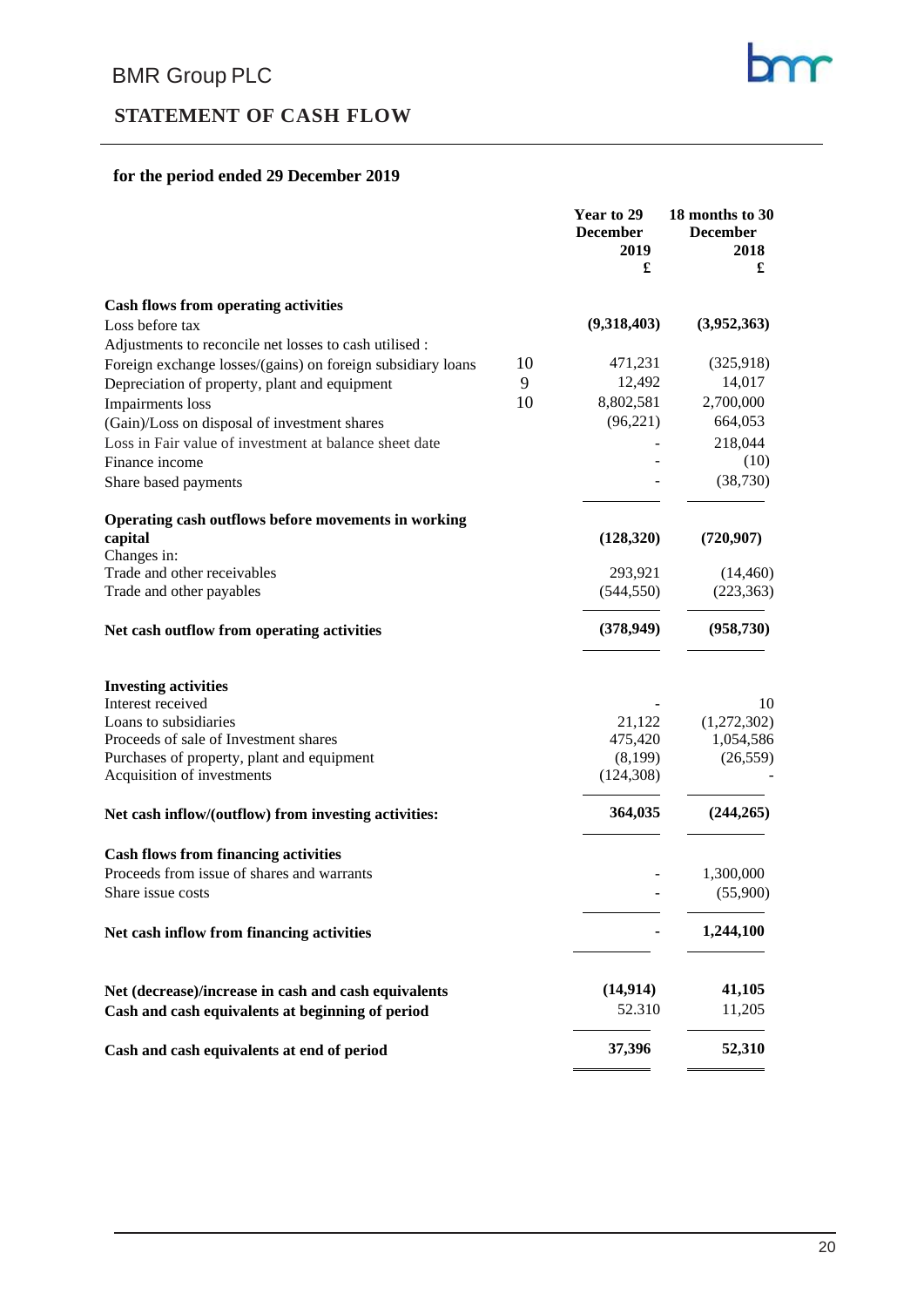# **STATEMENT OF CHANGES IN EQUITY**

#### **Periodended 29 December 2019**

|                                                    | Share capital | Share premium         | Share based<br>payment reserve | Merger<br>reserve | Accumulated<br>losses | Total equity          |
|----------------------------------------------------|---------------|-----------------------|--------------------------------|-------------------|-----------------------|-----------------------|
|                                                    | £             | £                     | £                              | £                 | £                     | £                     |
| As at 30 June 2017<br>Total comprehensive loss     | 21,556,030    | 22,841,009            | 84,500                         | 1,824,000         | (36, 433, 969)        | 9,871,570             |
| for the period                                     |               |                       |                                |                   | (3,952,363)           | (3,952,363)           |
| Issue of shares<br>Share issue costs               | 1,373,713     | 2,242,169<br>(55,900) |                                |                   |                       | 3,615,882<br>(55,900) |
| Share based credit                                 |               |                       | (38, 730)                      |                   |                       | (38, 730)             |
| As at 30 December 2018<br>Total comprehensive loss | 22,929,743    | 25,027,278            | 45,770                         | 1,824,000         | (40, 386, 332)        | 9,440,459             |
| for the period                                     |               |                       |                                |                   | (9,318,403)           | (9,318,403)           |
| Issue of shares                                    |               |                       |                                |                   |                       |                       |
| Share issue costs                                  |               |                       |                                |                   |                       |                       |
| Share based movement                               |               |                       | (45,770)                       |                   | 45,770                |                       |
| As at 29 December 2019                             | 22,929,743    | 25,027,278            |                                | 1,824,000         | (49,658,965)          | 122,056               |
|                                                    |               |                       |                                |                   |                       |                       |

#### **Reserves Description and purpose**

Share capital - amount subscribed for share capital at nominal value

Share premium - amounts subscribed for share capital in excess of nominal value

Share based payment reserve - amount arising on the issue of warrants and share options during the period

Merger reserve - amount arising from the issue of shares for non-cash consideration

Accumulated losses - cumulative net gains and losses recognised in the consolidated income statement

bm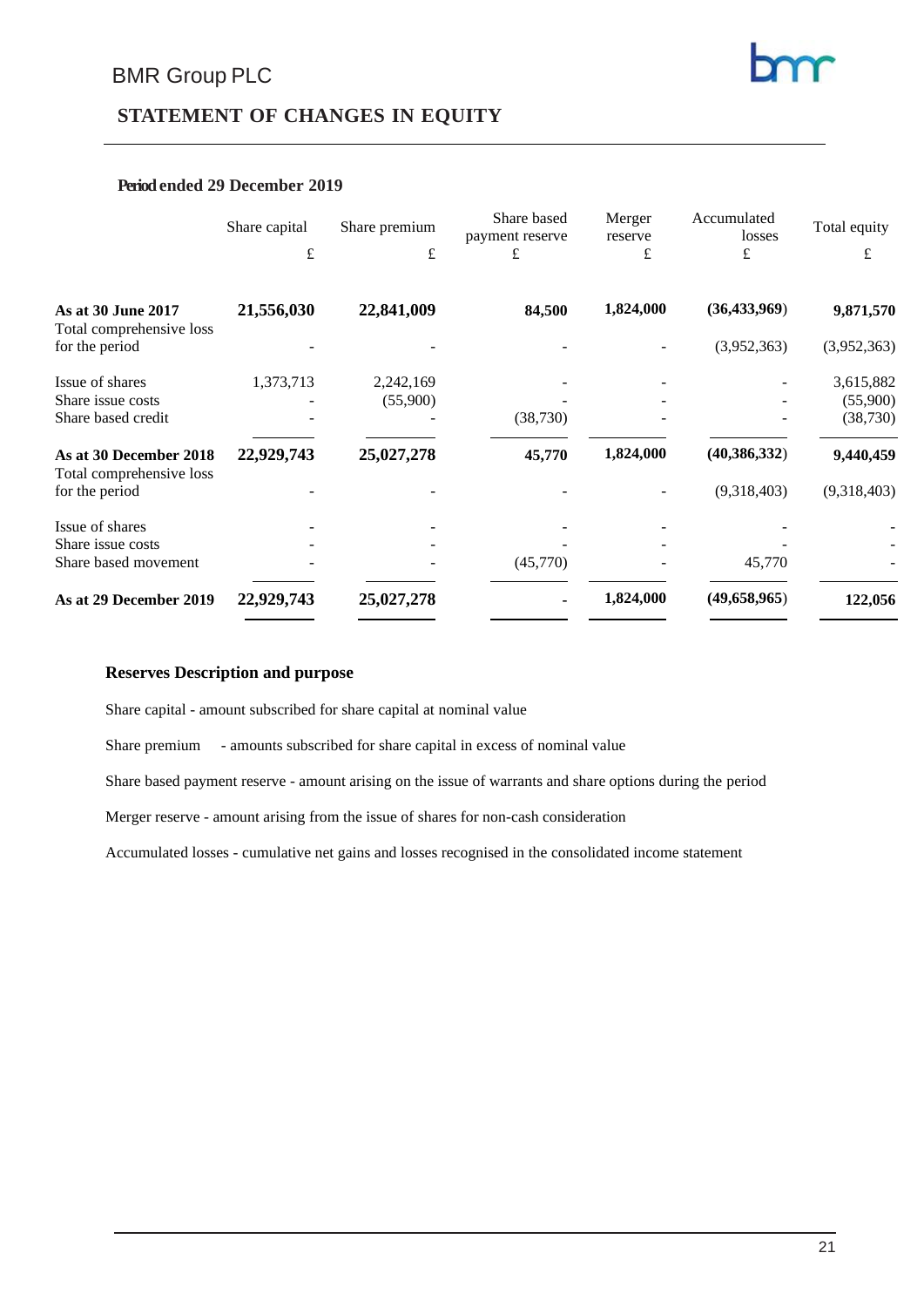#### **NOTES TO THE FINANCIAL STATEMENTS Period ended 29 December 2019**

#### 1. GENERAL INFORMATION

BMR Group PLC (the 'Company' or "BMR") is incorporated and domiciled in the United Kingdom. The address of the registered office is 7/8 Kendrick Mews, London SW7 3HG.

The Company's period being reported on in these accounts is for the period to 29 December 2019. The comparative period is for the eighteen months to 30 December 2018.

#### 2. ADOPTION OF NEW AND REVISED STANDARDS

A number of new standards and amendments to standards and interpretations have been issued but are not yet effective and in some cases have not yet been adopted by the EU.

The directors do not expect that the adoption of these standards will have a material impact on the financial statements of the Company in future periods, except that that IFRS 16 will impact the treatment of an operating leases and its presentation.

The Company did not have any lease which is material and long term. Directors do not therefore anticipate the adoption of IFRS 16 will have any impact on the financial statements.

#### 3. SIGNIFICANT ACCOUNTING POLICIES

#### *Basis of preparation*

The financial statements have been prepared in accordance with International Financial Reporting Standards ('IFRSs') as issued by the International Accounting Standards Board ('IASB') and as adopted by the European Union ('EU') and those parts of the Companies Act 2006 applicable to companies reporting under IFRSs.

The principal accounting policies adopted are set out below.

The financial statements are presented in Pounds Sterling ("£").

#### *Presentation of Financial Statements*

The company owned 3 subsidiary undertakings Enviro Mining Limited, Enviro Processing Limited and Enviro Properties Limited during the period but these were subsequently effectively disposed of in June 2020, when Jubilee Metals Group Plc ("Jubilee") exercised their option to acquire Enviro Mining Limited and the Company effectively lost control over these entities and did not have access to the full records of these subsidiary companies.

On the basis the Company did not have access to the full records of the subsidiary it has not prepared group financial statements. The financial statements are those of the Company only, although consolidated financial statements should have been prepared.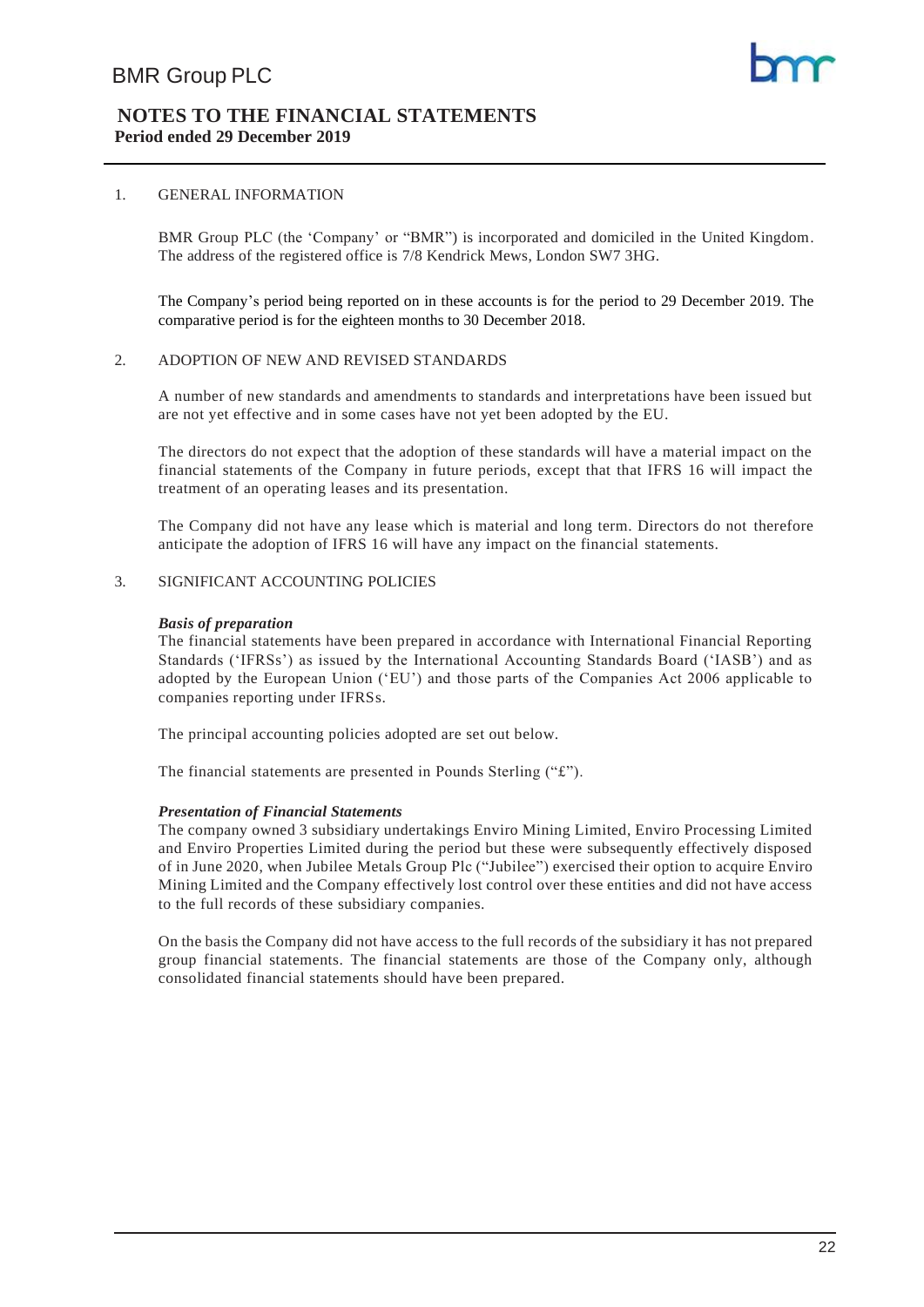#### 3. SIGNIFICANT ACCOUNTING POLICIES (continued)

#### *Going concern*

The operational requirements of the Company comprise maintaining a Head Office in the UK with a Board of one executive Director and one non-executive Director, and one consultant for, amongst other things, determining and implementing strategy and managing operations.

The COVID-19 outbreak has not had a significant impact to the Company's matters to date. The Directors have an appropriate response plan in place and they will continue to monitor and assess the ongoing development and respond accordingly.

The Company have sought and obtained assurances from one of the directors that he will provide ongoing financial support to enable the Company to meet its liabilities as they fall due for the foreseeable future. Having received this assurance, the directors have a reasonable expectation that the Company will be able to continue in operational existence for a period of at least 12 months from the date of approval of these financial statements and, therefore, believe it is appropriate to prepare the financial statements on the going concern basis.

#### *Taxation*

The tax expense represents the sum of the tax currently payable and deferred tax.

The tax currently payable is based on taxable profit for the year. Taxable profit differs from net profit as reported in the income statement because it excludes items of income or expense that are taxable or deductible in other years and it further excludes items that are never taxable or deductible. The Company's liability for current tax is calculated using tax rates that have been enacted or substantively enacted by the balance sheet date.

Deferred tax is the tax expected to be payable or recoverable on temporary differences between the carrying amounts of assets and liabilities in the financial statements and the corresponding tax bases used in the computation of taxable profit, and is accounted for using the balance sheet liability method. Deferred tax liabilities are generally recognised for all taxable temporary differences and deferred tax assets are recognised to the extent that it is probable that taxable profits will be available against which deductible temporary differences can be utilised. Such assets and liabilities are not recognised if the temporary difference arises from the initial recognition of goodwill or from the initial recognition (other than in a business combination) of other assets and liabilities in a transaction that affects neither the tax profit nor the accounting profit.

Deferred tax liabilities are recognised for taxable temporary differences arising on investments in subsidiaries and associates, and interests in joint ventures, except where the Company is able to control the reversal of the temporary difference and it is probable that the temporary difference will not reverse in the foreseeable future.

The carrying amount of deferred tax assets is reviewed at each balance sheet date and reduced to the extent that it is no longer probable that sufficient taxable profits will be available to allow all or part of the asset to be recovered.

Deferred tax is calculated at the tax rates that are expected to apply in the period when the liability is settled or the asset is realised. Deferred tax is charged or credited in the income statement, except when it relates to items charged or credited directly to equity, in which case the deferred tax is also dealt with in equity.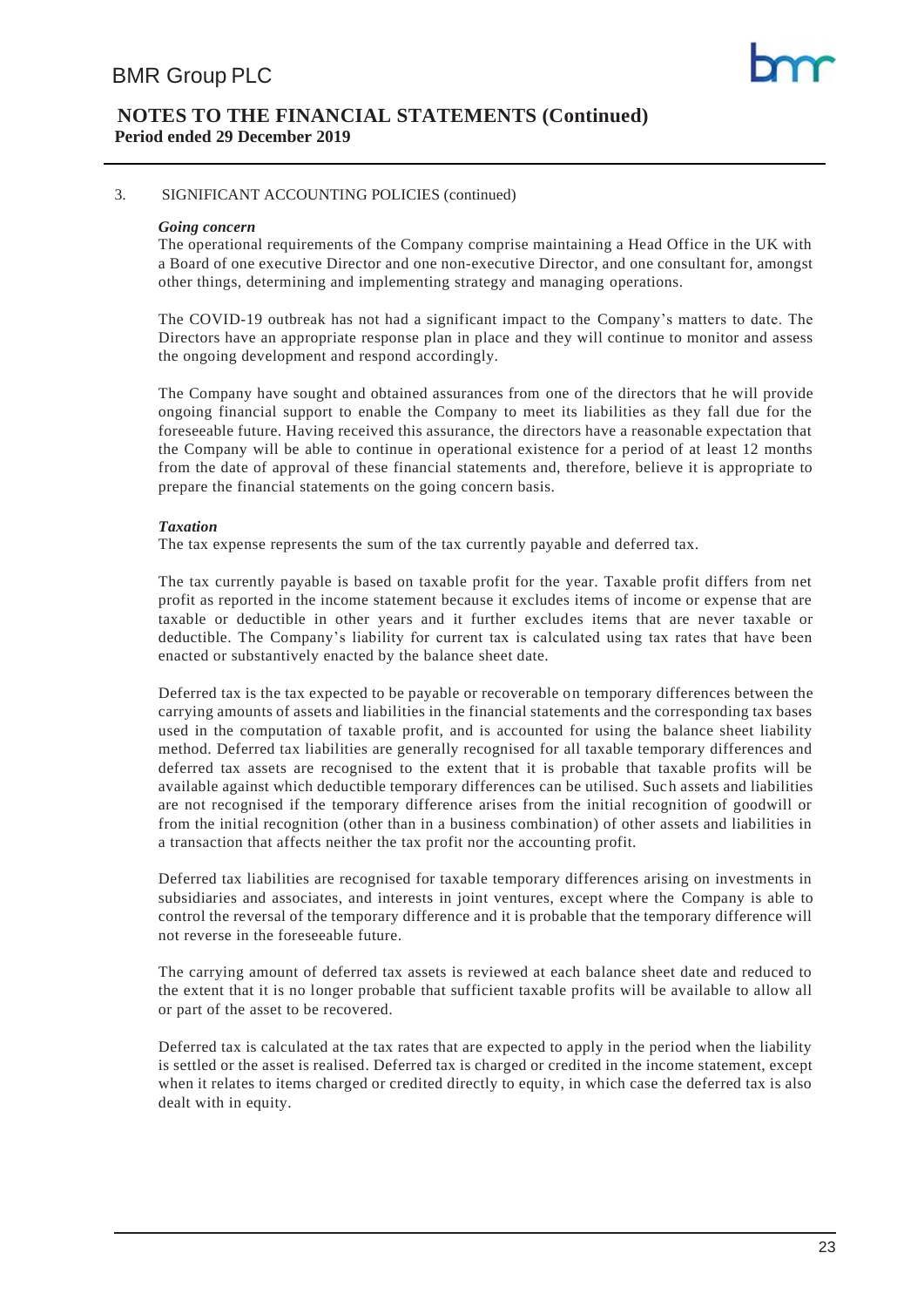#### **NOTES TO THE FINANCIAL STATEMENTS (Continued) Period ended 29 December 2019**

#### 3. SIGNIFICANT ACCOUNTING POLICIES (continued)

#### *Property, plant and equipment*

Property, plant and equipment are carried at cost less accumulated depreciation and any recognised impairment loss.

Depreciation and amortisation is charged so as to write off the cost or valuation of assets, other than land, over their estimated useful lives, using the straight-line method, on the following bases:

| Motor vehicles | 25% |
|----------------|-----|
| Other          | 25% |

The gain or loss arising on disposal or retirement of an asset is determined as the difference between the sales proceeds and the carrying amount of the asset and is recognised in income.

#### *Investment in subsidiaries*

In the Company's financial statements, investment in subsidiaries are stated at cost and reviewed for impairment if there are any indications that the carrying value may not be recoverable.

#### *Financial instruments*

#### *Recognition of financial assets and financial liabilities*

Financial assets and financial liabilities are recognised on theCompany's balance sheetwhen theCompany becomes a party to the contractual provisions of the instrument.

#### *De-recognition of financial assets and financial liabilities*

The Company derecognises a financial asset only when the contractual rights to cash flows from the asset expire; or it transfers the financial asset and substantially all the risks and rewards of ownership of the asset to another entity. If the Company neither transfers nor retains substantially all the risks and rewards of ownership and continues to control the transferred asset, the Company recognises its retained interest in the asset and an associated liability for the amount it June have to pay. If the Company retains substantially all the risks and rewards of ownership of a transferred financial asset, the Company continues to recognise the financial asset and also recognises a collateralised borrowing for the proceeds received. The Company derecognises financial liabilities when the Company's obligations are discharged, cancelled or expired.

#### *Loans and receivables*

Trade and other receivables are measured at initial recognition at fair value, and are subsequently measured at amortised cost less any provision for impairment.

#### *Cash and cash equivalents*

Cash and cash equivalents comprise cash on hand and demand deposits, and other short-term highly liquid investments that are readily convertible to a known amount of cash with three months or less remaining to maturity and are subject to an insignificant risk of changes in value.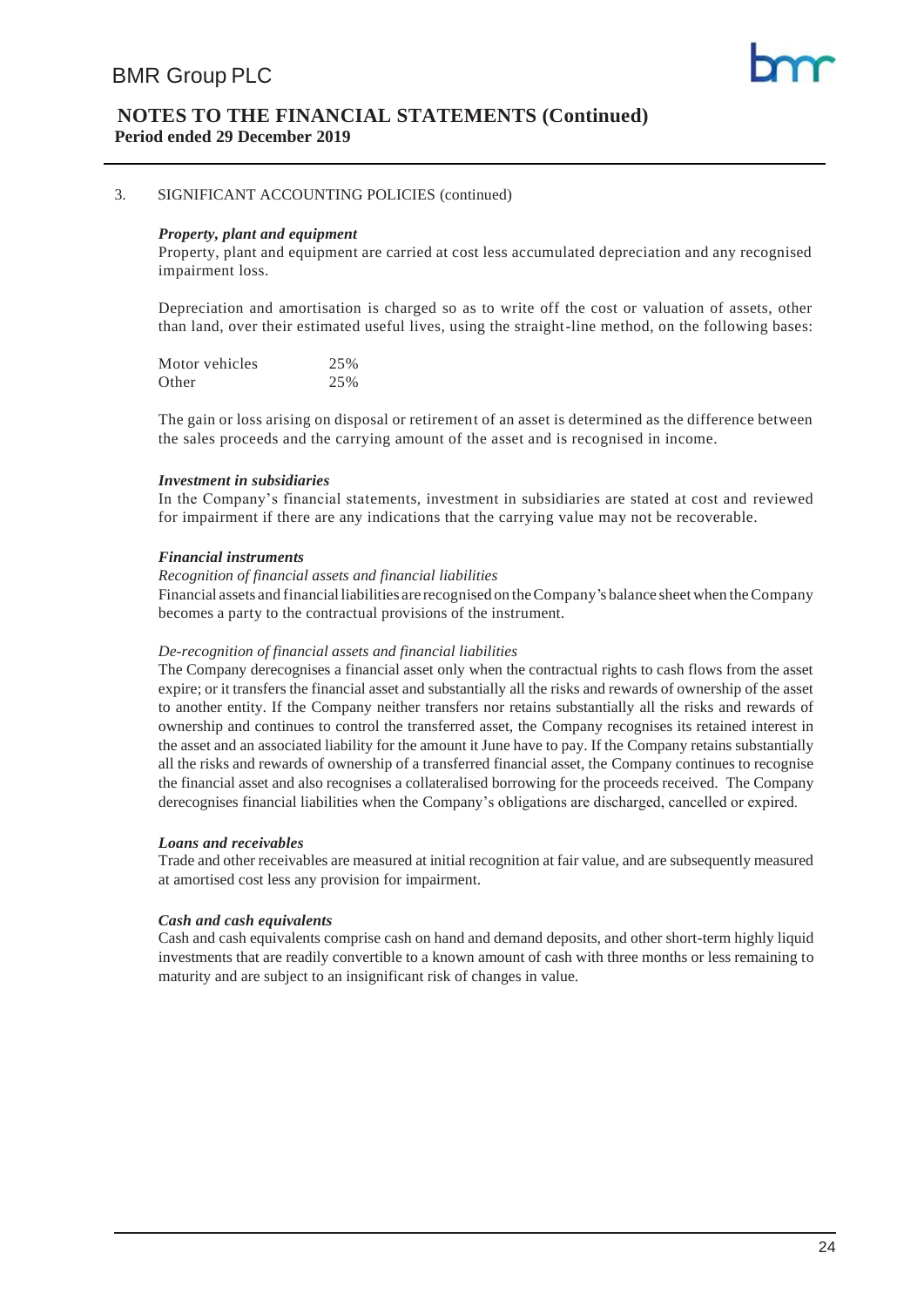#### 3. SIGNIFICANT ACCOUNTING POLICIES (continued)

#### *Impairment of financial assets*

The Company assesses on a forward-looking basis the expected credit losses associated with its receivables carried at amortised cost. The impairment methodology applied depends on whether there has been a significant increase in credit risk. For trade and other receivables, the Company applies the simplified approach permitted by IFRS 9, resulting in trade and other receivables recognised and carried at amortised cost less an allowance for any uncollectible amounts based on expected credit losses.

#### *Trade and other payables*

Trade and other payables are initially measured at fair value, and are subsequently measured at amortised cost, using the effective interest rate method.

#### *Provisions*

Provisions are recognised when the Company has a legal or constructive obligation, as a result of past events, for which it is probable that an outflow of economic resource will result and that outflow can be reliably measured.

#### *Share-based payments*

The Company has applied IFRS 2 Share-based Payment for all grants of equity instruments.

The Company issues equity-settled share-based payments to its employees. Equity-settled share-based payments are measured at fair value at the date of grant. The fair value determined at the grant date of the equity-settled share-based payments is expensed on a straight-line basis over the vesting period, based on the Company's estimate of the shares that will eventually vest.

Fair value is measured using the Black Scholes model. The expected life used in the model has been adjusted, based on management's best estimate, for the effects of non-transferability, exercise restrictions and behavioural considerations. The inputs to the model include: the share price at the date of grant, exercise price expected volatility, risk free rate of interest.

#### *Share capital*

Financial instruments issued by the Company are treated as equity only to the extent that they do not meet the definition of a financial liability. The Company's ordinary shares are classified as equity instruments.

The Company considers its capital to be total equity. There have been no changes in what the Company considers to be capital since the previous period.

The Company is not subject to any externally imposed capital requirements.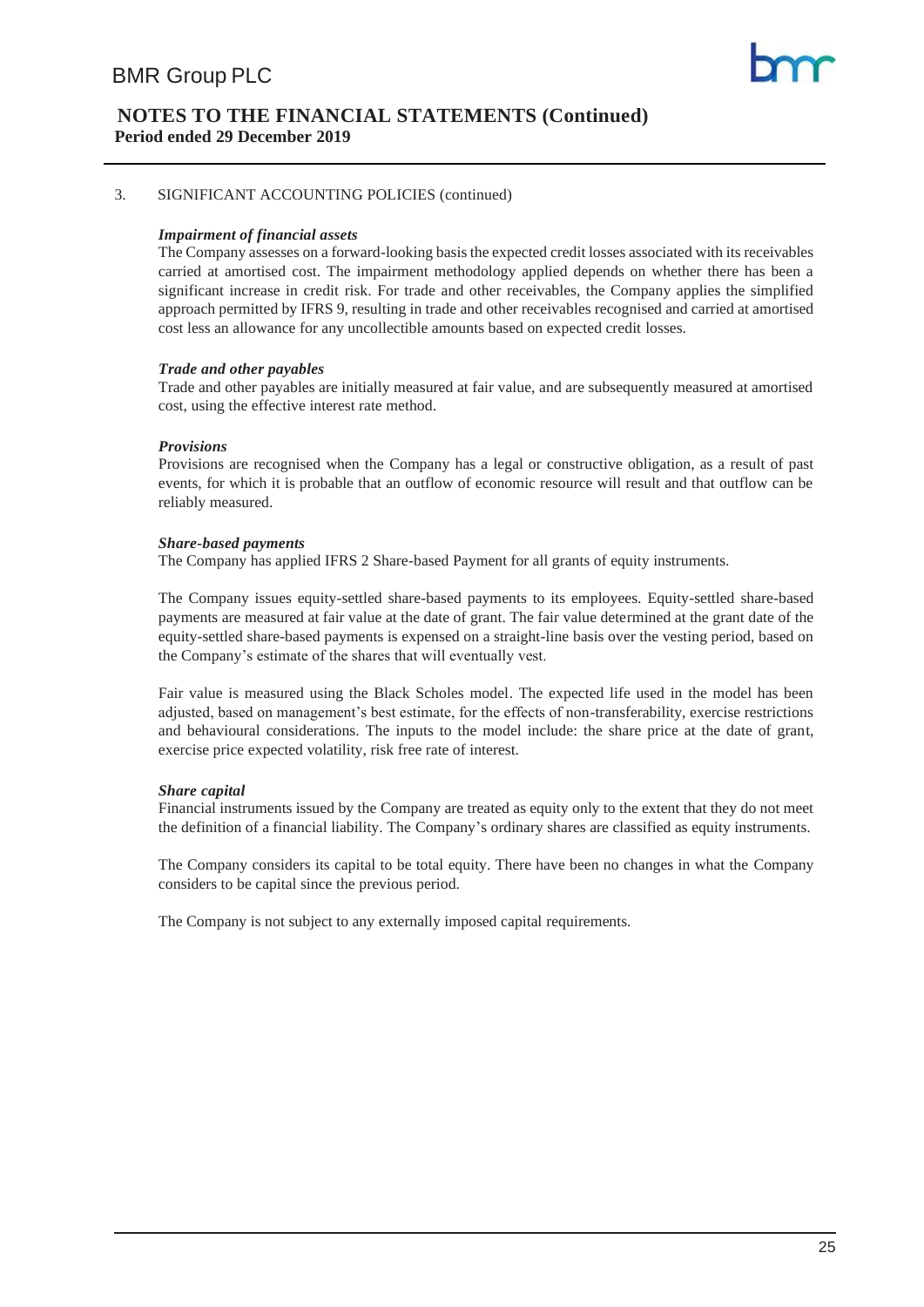#### 4. CRITICAL ACCOUNTING JUDGEMENTS AND KEY SOURCES OF ESTIMATION UNCERTAINTY

In the application of the Company's accounting policies, which are described in note 3, the Directors are required to make judgements, estimates and assumptions about the carrying amounts of the assets and liabilities that are not readily apparent from other sources. The estimates and associated assumptions are based on historical experience and other factors that are considered to be relevant. Actual results may differ from these estimates.

The estimates and underlying assumptions are reviewed on an ongoing basis. Revisions to accounting estimates are recognised in the period in which the estimate is revised if the revision affects only that period or in the period of the revision and future periods if the revision affects both the current and future periods.

The following are the critical judgements and estimations that the Directors have made in the process of applying the Company's accounting policies and that have the most significant effect on the amounts recognised in the financial statements:

#### *i) Going concern*

As disclosed in note 3 the Directors have a reasonable expectation that the Company has adequate resources to continue in operational existence for the foreseeable future. For this reason, the Company continues to adopt the going concern basis in preparing the financial statements.

#### 5. LOSS FOR THE PERIOD (2018 18 MONTHS)

The loss for the period has been arrived at after charging / (crediting):

|                                                                    | £         | £         |
|--------------------------------------------------------------------|-----------|-----------|
| Depreciation of property, plant and equipment (note 9)             | 12,492    | 14,017    |
| Impairment of investment in subsidiaries and loans to subsidiaries | 8,802,580 | 2,700,000 |
| Write back of VAT provision and reinstatement of VAT previously    |           |           |
| written off                                                        | (404,369) |           |
| Staff costs (note 7)                                               | 140,640   | 275,142   |
| (Gain)/loss on sale of investment                                  | (96, 221) | 665,344   |
| Loss in Fair value of investment at balance sheet date             |           | 216,752   |
| Finance charge                                                     | 452       | 9,298     |
| Finance income                                                     |           | (12)      |

**2019** 2018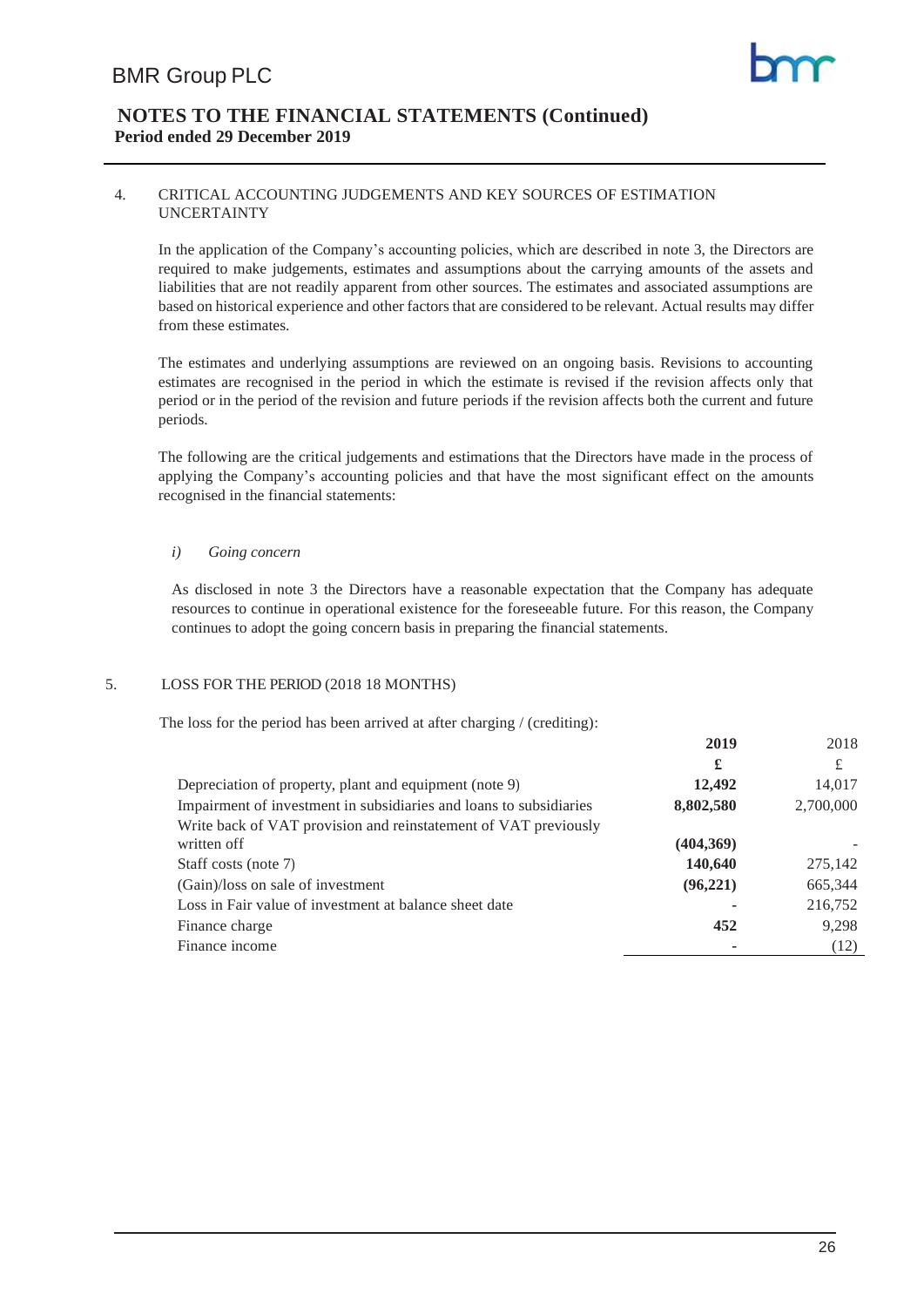#### 6. AUDITORS' REMUNERATION

The remuneration of the auditors can be analysed as follows:

|                                                                      | 2019   | 2018   |
|----------------------------------------------------------------------|--------|--------|
|                                                                      |        | £      |
| Fees payable to the company's auditor for the audit of the company's |        |        |
| financial statements                                                 | 20,000 | 24,000 |
| Fees payable to the company's auditor for other services:            |        |        |
| Other services relating to taxation work                             | 2.750  | 4.275  |
|                                                                      | 22,750 | 28,275 |

#### 7. STAFF COSTS

|                                          | 2019          | 2018      |
|------------------------------------------|---------------|-----------|
|                                          | <b>Number</b> | Number    |
| <b>Directors</b>                         | 3             | 3         |
| Consultant                               |               | 2         |
| Support staff                            |               |           |
| The average monthly number of employees  | 4             | 6         |
|                                          |               |           |
| Their aggregate remuneration comprised:- | £             | £         |
| Fees                                     | 140,640       | 219,469   |
| Wages and salaries                       |               | 55,673    |
| Share based (credit back)                |               | (38, 730) |
|                                          | 94,870        | 236,412   |

Included within staff costs £140,640 (2018: £219,469) relates to amounts in respect of Directors. The highest paid director's emoluments were £80,640 (2018: £118,800)

#### 8. TAXATION

No liability to corporation tax arose for the period ended 29 December 2019 and period ended 30 December 2018, as a result of underlying losses brought forward.

#### **Reconciliation of effective tax rate:**

|                                                  | 2019        | 2018        |
|--------------------------------------------------|-------------|-------------|
|                                                  | £           |             |
| <b>Loss before tax</b>                           | (9,318,403) | (3,952,363) |
| Tax credit at the standard rate of tax in the UK | 1,770,497   | 750.949     |
| Tax effect of non-deductible expenses            | (1,654,209) | (637, 532)  |
| Changes in the rate of tax                       |             |             |
| Deferred tax not provided                        | (116, 288)  | (113, 417)  |
| Tax for the period                               |             |             |

The standard rate of corporation tax in the UK applied during the year was 19% (2018: 19%).

At 29 December 2019, the Company are carrying forward estimated tax losses of £6.3m (2018: £5.7) in respect of various activities over the years. No deferred tax asset was recognized in respect to these accumulated tax losses as there is insufficient evidence that the amount will be recovered in future years.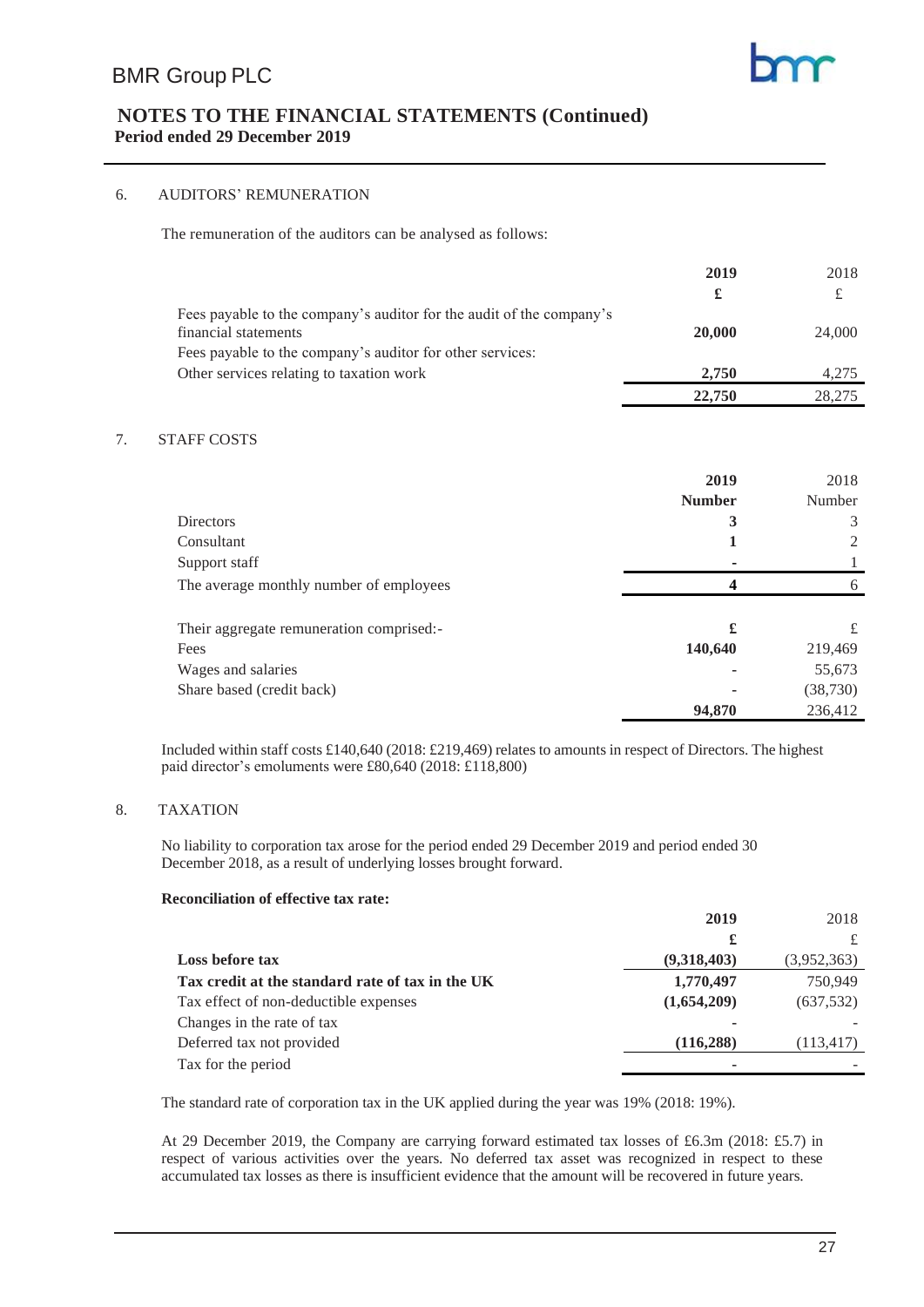# 9. PROPERTY PLANT AND EQUIPMENT

|                                 | Other     | <b>Total</b> |  |
|---------------------------------|-----------|--------------|--|
|                                 | £         | £            |  |
| <b>COMPANY</b>                  |           |              |  |
| Cost                            |           |              |  |
| At 1 July 2017                  | 25,829    | 25,829       |  |
| Additions                       | 26,559    | 26,559       |  |
| At 30 December 2018             | 52,388    | 52,388       |  |
| Additions                       | 8,199     | 8,199        |  |
| At 29 December 2019             | 60,587    | 60,587       |  |
| <b>Accumulated depreciation</b> |           |              |  |
| At 1 July 2017                  | (13,352)  | (13,352)     |  |
| Charge for the period           | (14, 017) | (14, 017)    |  |
| At 30 December 2018             | (27,369)  | (27,369)     |  |
| Charge for the period           | (12, 492) | (12, 492)    |  |
| At 29 December 2019             | (39, 861) | (39, 861)    |  |
| <b>Carrying amount</b>          |           |              |  |
| At 29 December 2019             | 20,726    | 20,726       |  |
| At 30 December 2018             | 25,019    | 25,019       |  |
|                                 |           |              |  |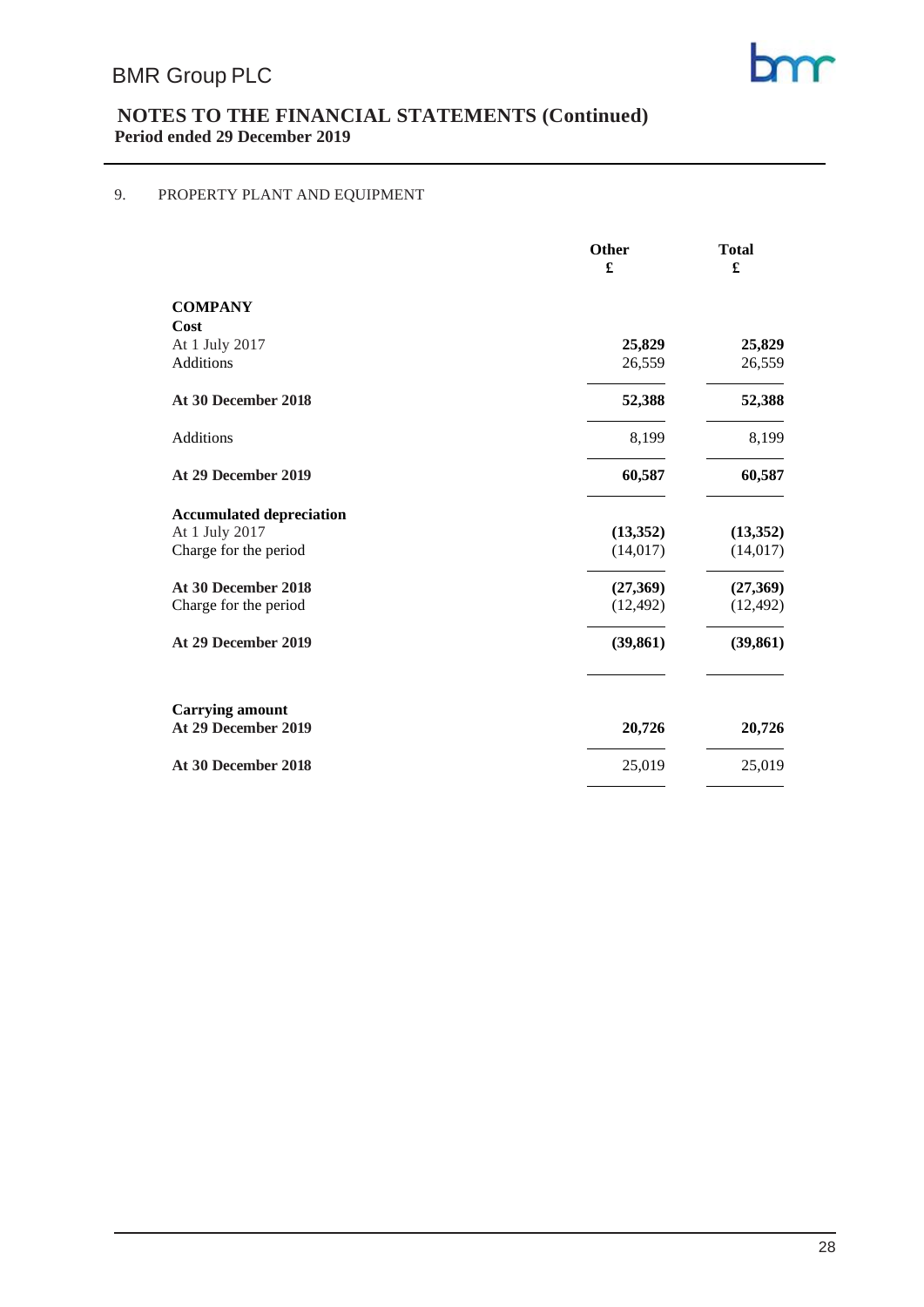#### 10. INVESTMENT IN SUBSIDIARIES

|                                        | Cost of<br>Investment<br>£ | Long Term<br>Loans<br>£ | <b>Total</b><br>£ |
|----------------------------------------|----------------------------|-------------------------|-------------------|
| <b>COMPANY</b><br>Cost at 30 June 2017 | 3,676,701                  | 6,525,793               | 10,202,494        |
|                                        |                            |                         |                   |
| Advance to subsidiary undertakings     |                            | 1,466,522               | 1,466,522         |
| Effect of forex exchange rate charges  |                            | 325,918                 | 325,918           |
| <b>Impairment</b> loss                 |                            | (2,700,000)             | (2,700,000)       |
| At 30 December 2018                    | 3,676,701                  | 5,618,233               | 9,294,934         |
| Movement in subsidiary undertakings    |                            | (21, 122)               | (21, 122)         |
| Effect of forex exchange rate charges  |                            | (471, 231)              | (471, 231)        |
| Impairment loss                        | (3,676,701)                | (5, 125, 880)           | (8,802,581)       |
| At 29 December 2019                    |                            |                         |                   |
|                                        |                            |                         |                   |

The investment in subsidiaries and loans to subsidiaries have been fully impaired this year on the basis that they were disposed of at nil value in June 2020 subsequent to the year end.

The Company had investment in the following subsidiary undertakings at 29 December 2019 and 30 December 2018:

|                                            |                               | Country of<br>incorporation | Ordinary<br><b>Shares held</b> | Ordinary<br>shares held |
|--------------------------------------------|-------------------------------|-----------------------------|--------------------------------|-------------------------|
| <b>Name</b>                                | <b>Activity</b> and operation |                             | Company                        | Company                 |
| <b>Enviro Mining Limited</b>               | <b>Holding Company</b>        | <b>Mauritius</b>            | 100%                           | 100%                    |
| 10 <sup>th</sup> Floor, Standard Chartered |                               |                             |                                |                         |
| Tower, 19 Cybercity, Ebene,                |                               |                             |                                |                         |
| <b>Mauritius</b>                           |                               |                             |                                |                         |
| <b>Enviro Processing Limited</b>           | Tailings processing           | Zambia                      |                                | 100%                    |
| Plot 5209, Mine Plant                      |                               |                             |                                |                         |
| Kabwe, Zambia                              |                               |                             |                                |                         |
| Enviro Props Limited                       | Property holding              | Zambia                      |                                | 100%                    |
| Plot 5209, Mine Plant                      |                               |                             |                                |                         |
| Kabwe, Zambia                              |                               |                             |                                |                         |

The Company holding of 100% in the Zambian subsidiaries is held as to 99% by Enviro Mining Limited and 1% by a nominee on behalf of the Company.

The Company holding of 100% in the Mauritius subsidiary is held as to 95% by the Company and 5% by a nominee on behalf of the Company.

The Company held a 80% shareholding in BMR Minas Portugal, a company incorporated in Portugal as at the period end. This was disposed of at the beginning of 2019.The company was subsequently dissolved in June 2019

The Company held a 12.5% shareholding in Kabwe Operations Limited a company incorporated in Mauritius.

The Company held a 15% shareholding in Enviro Zambia Limited a company incorporated in Mauritius as at the period end and subsequently disposed of the shareholding on 24 June 2019.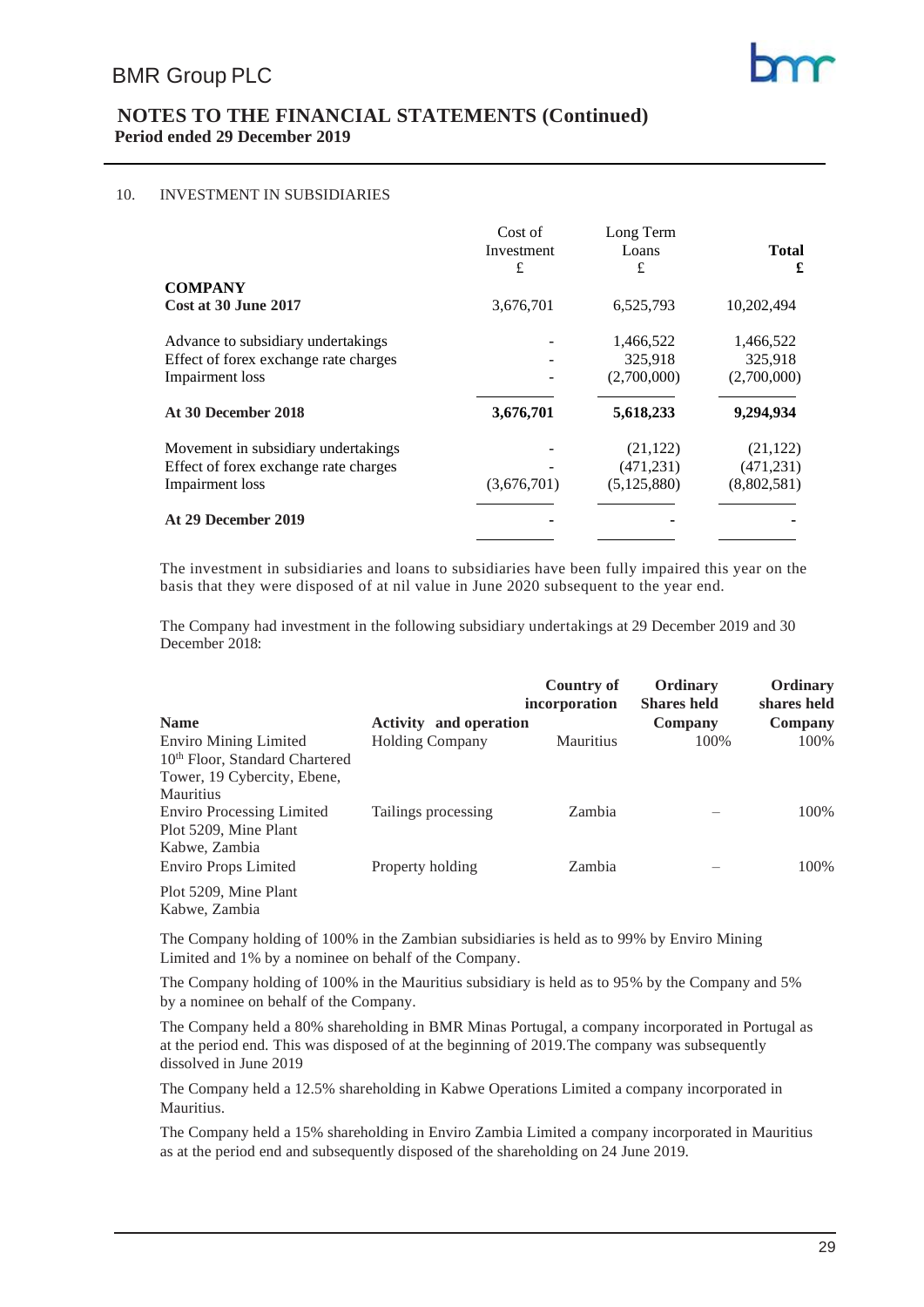

#### 11. CURRENT ASSET INVESTMENT

|                                    | 29 Dec 2019 | 30 Dec 2018 |
|------------------------------------|-------------|-------------|
|                                    | £           |             |
| Balance as at 30 December 2018     | 379,199     |             |
| Additions                          | 124,308     | 2.315.882   |
| Disposals                          | (379.199)   | (1,718,639) |
| Fair value through profit and loss |             | (218, 044)  |
| Balance as at 29 December 2019     | 124,308     | 379.199     |

The investment represents the acquisition of 24,615,385 new ordinary shares of Galileo Resources Plc resulting from the sale of Star Zinc.

#### 12. TRADE AND OTHER RECEIVABLES

|                               | 2019    | 2018    |
|-------------------------------|---------|---------|
|                               | £       | £       |
| Prepayment                    | 9,950   | 11,050  |
| Amount due from related party | ٠       | 382,638 |
| Other receivables             | 890     | 2,153   |
| Vat receivable                | 91.080  |         |
|                               | 101.920 | 395,841 |

The fair value of trade and other receivables is not significantly different from the carrying value and none of the balances are past due.

#### 13. TRADE AND OTHER PAYABLES

|                                 | 2019<br>£ | 2018<br>£ |
|---------------------------------|-----------|-----------|
| Trade and other payables        | 91,044    | 283,485   |
| Other taxes and social security | ٠         | 3,759     |
| Vat payable                     | ٠         | 374,350   |
| Accruals                        | 71,250    | 45,250    |
|                                 | 162,294   | 706,844   |

BMR was de-registered for VAT with effect from 1 August 2015 on the basis there was no effective consideration for any services provided as no invoices had been raised by BMR and issued to its subsidiaries and that management services were not considered supplies for VAT purposes. The Company came to a settlement agreement with HMRC in October 2020 and its registration was reinstated with effect from August 2015 and as a result no provision is now required (2018 - £374,350)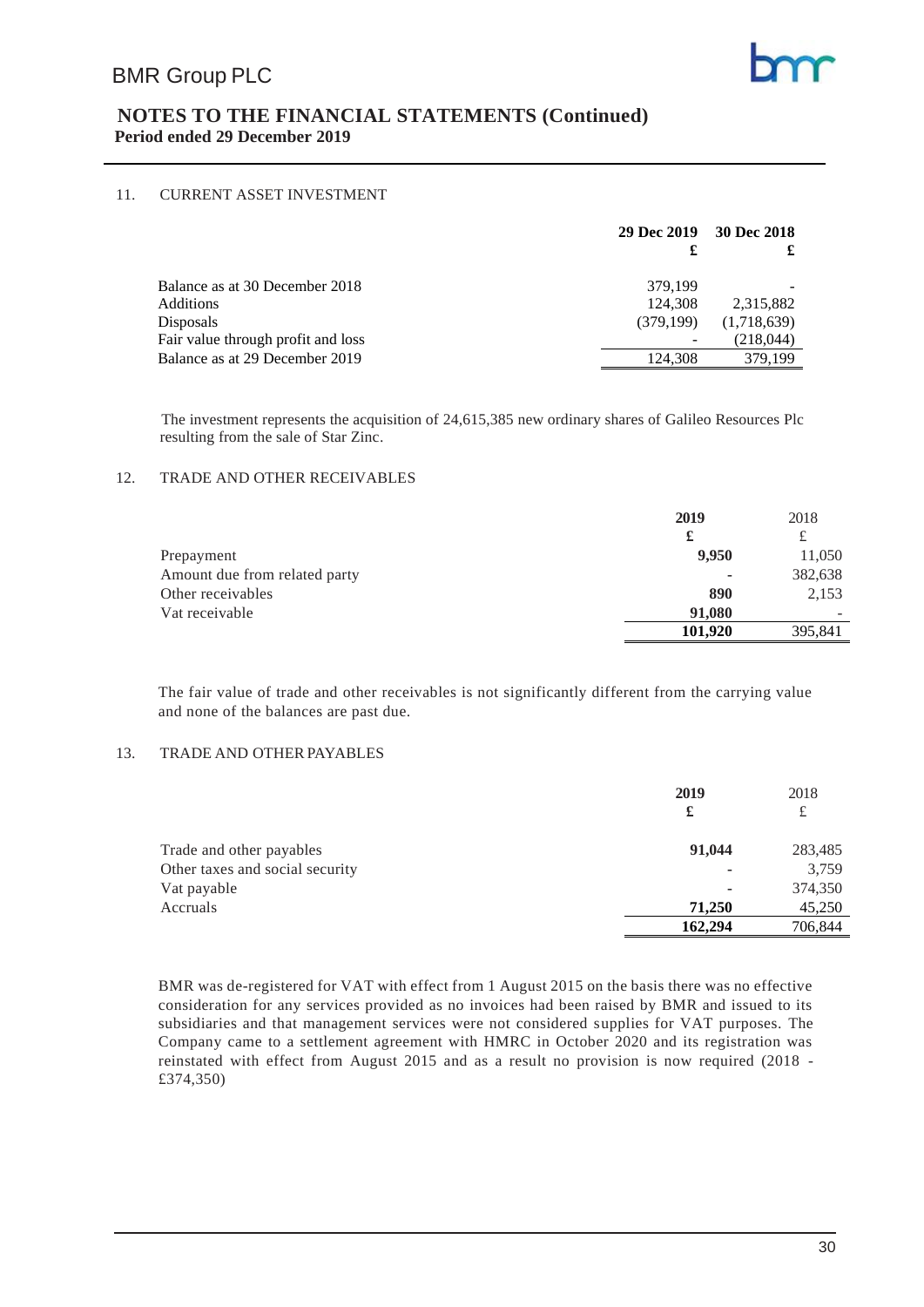

#### 14. SHARE CAPITAL AND SHARE PREMIUM

|                                | 2019          |            | 2018          |              |
|--------------------------------|---------------|------------|---------------|--------------|
| Issued equity share capital    | <b>Number</b> | £          | Number        | £            |
| Issued and fully paid          |               |            |               |              |
| Ordinary shares of £0.01 each  | 335,710,863   | 3,357,109  | 335,710,863   | 3,357,109    |
| Deferred shares of £0.009 each | 1,346,853,817 | 12,121,684 | 1,346,853,817 | 12, 121, 684 |
| Deferred shares                |               |            |               |              |
| of $£0.01$ each                | 19,579,925    | 195,799    | 19.579.925    | 195.799      |
| Deferred shares of £0.04 each  | 181,378,766   | 7,255,151  | 181, 378, 766 | 7,255,151    |
|                                |               | 22,929,743 |               | 22,929,743   |

The deferred shares of £0.01 each and £0.009 each confer no rights to vote at a general meeting of the Company or to a dividend. On a winding-up the holders of the deferred shares are only entitled to the paid up value of the shares after the repayment of the capital paid on the ordinary shares and £5,000,000 on each ordinary share.

The deferred shares of £0.04 each have no rights to vote or to participate in dividends and carry limited rights on return of capital. Shares issued during the year:

|                                             | Number of shares | Nominal value | <b>Share Premium</b> |
|---------------------------------------------|------------------|---------------|----------------------|
| At 1 July 2017                              | 198,339,565      | 1,983,396     | 22,841,009           |
| Ordinary shares issued<br>during the year   | 137, 371, 298    | 1,373,713     | 2,242,169            |
| Share issue costs                           |                  |               | (55,900)             |
| At 30 December 2018                         | 335,710,863      | 3,357,109     | 25,027,278           |
| Ordinary shares issued<br>during the period |                  |               |                      |
| Share issue costs                           |                  |               |                      |
| At 29 December 2019                         | 335,710,863      | 3,357,109     | 25,027,278           |

| <b>Shares Issued</b>                     | Number of<br><b>Shares</b> | <b>Nominal</b><br><b>Value</b> | <b>Share</b><br><b>Premium</b> |
|------------------------------------------|----------------------------|--------------------------------|--------------------------------|
| 20 November 2017 at £0.01 each           | 40,000,000                 | 400,000                        | 400,000                        |
| 12 January 2018 at £0.01 each $*$        | 72,371,298                 | 723.713                        | 1,592,169                      |
| 19 January 2018 at £0.01 each *          | 25,000,000                 | 250,000                        | 250,000                        |
| At 30 December 2018 and 29 December 2019 | 137, 371, 298              | 1,373,713                      | 2,242,169                      |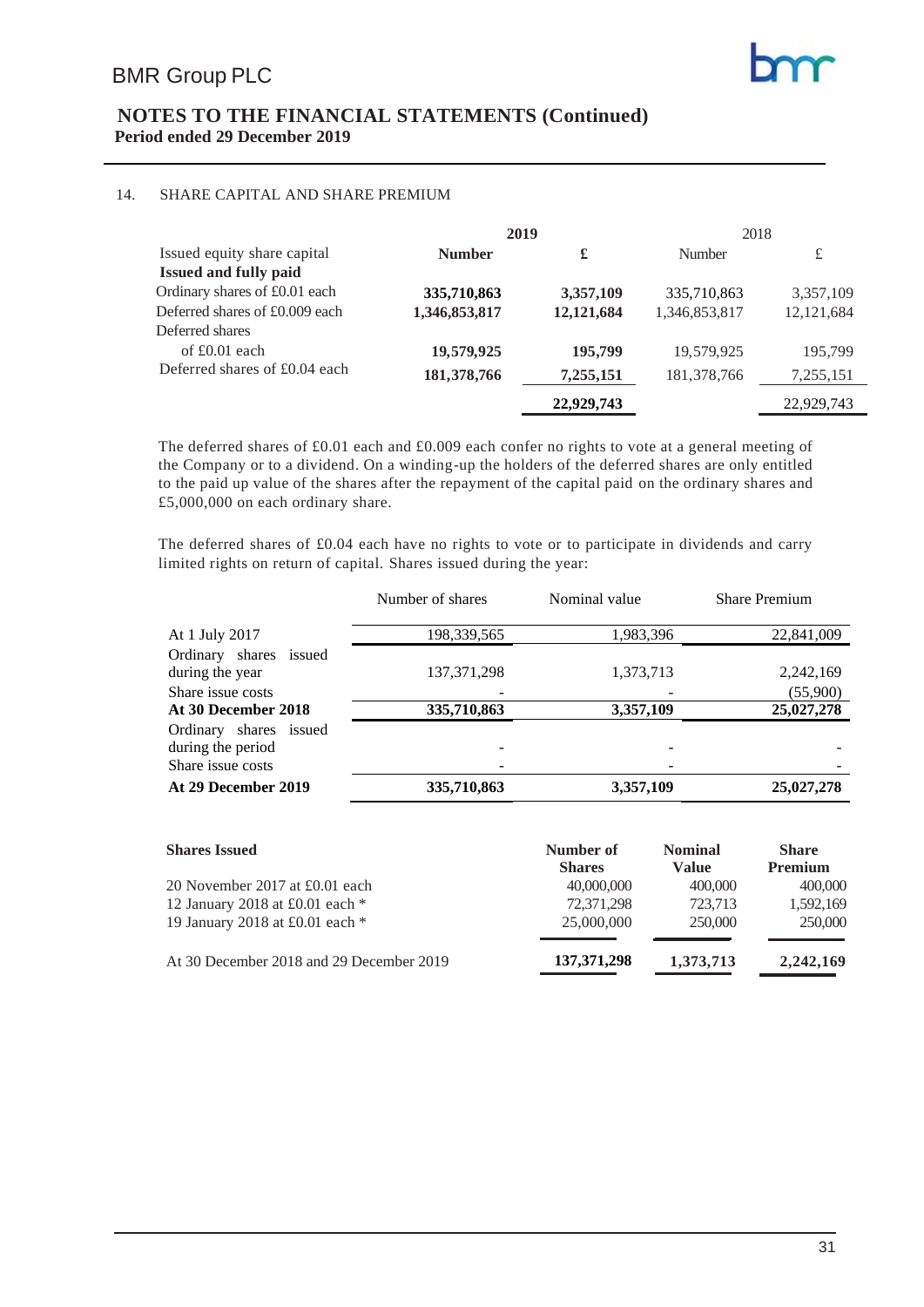#### 15. SHARE BASED PAYMENTS

#### *Equity settled share-based payments*

The Company had a share option scheme for directors, employees and consultants.

|                            |       | 30 December<br>2018 or date of<br>appointment | Cancelled or<br>Lapsed | Granted<br>during<br>the year | Exercised<br>during<br>the year | 29 December<br>2019 or date of<br>resignation |
|----------------------------|-------|-----------------------------------------------|------------------------|-------------------------------|---------------------------------|-----------------------------------------------|
| Name                       | Price | Number                                        | Number                 | Number                        | Number                          | Number                                        |
| <b>SHARE OPTIONS</b>       |       |                                               |                        |                               |                                 |                                               |
| M A Borrelli               | 6p    | 8,210,243                                     | (8,210,243)            | $\overline{\phantom{0}}$      | ۰                               |                                               |
| Consultants                | 6p    | 1,319,655                                     | (1,319,655)            | $\overline{\phantom{0}}$      |                                 |                                               |
| <b>Total share options</b> |       | 9,529,898                                     | (9,529,898)            | ۰                             |                                 |                                               |

#### **Share Options**

There were no share options granted in the year and cancelled share options as a result of leavers.

#### 16. FINANCIAL INSTRUMENTS

#### *Capital risk management*

The Company manages its capital to ensure that it will be able to continue as a going concern, while maximising the return to shareholders.

The capital resources of the Company comprises issued capital, reserves and retained earnings as disclosed in the Statement of Changes in Equity. The Company's primary objective is to provide a return to its equity shareholders through capital growth. Going forward the Company will seek to maintain a yearly ratio that balances risks and returns of an acceptable level and also to maintain a sufficient funding base to the Company to meet its working capital and strategic investment needs.

#### *Categories of financial instruments*

|                                                            | 2019    | 2018    |
|------------------------------------------------------------|---------|---------|
|                                                            | £       | £       |
| <b>Financial assets</b>                                    |         |         |
| Cash and cash equivalents                                  | 37,396  | 52,310  |
| Other receivables                                          | 91,970  | 384,791 |
|                                                            | 129,366 | 437,101 |
| Financial liabilities classified as held at amortised cost |         |         |
| Trade and other payables                                   | 91,044  | 661,594 |
|                                                            | 91,044  | 661,594 |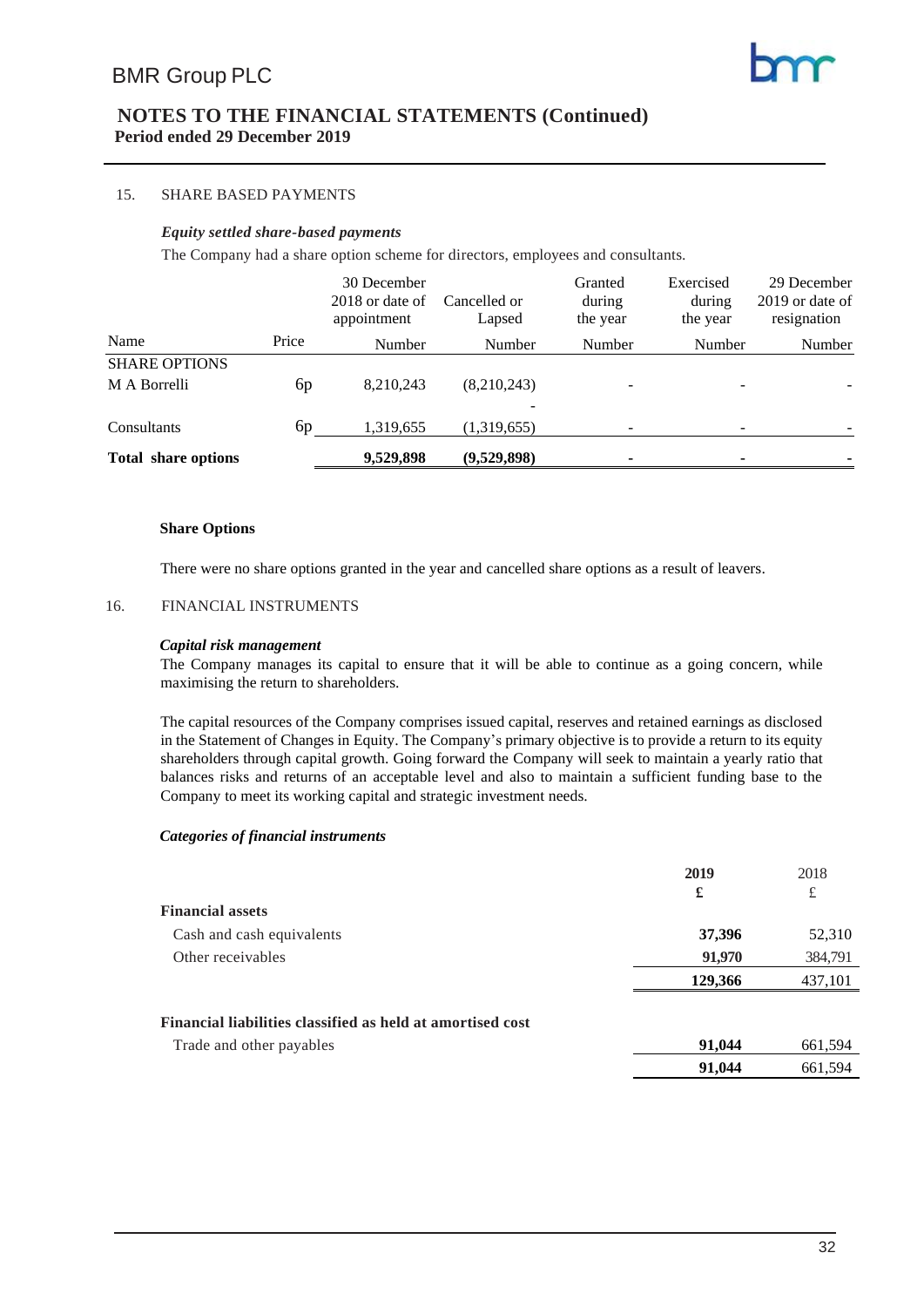#### 16. FINANCIAL INSTRUMENTS (continued)

#### *Fair value of financial assets and liabilities*

Fair value is the amount at which a financial instrument could be exchanged in an arm's length transaction between informed and willing parties, other than a forced or liquidation sale and excludes accrued interest. Where available, market values have been used to determine fair values.

#### *Fair value hierarchy*

The Company uses the following hierarchy for determining and disclosing the fair value of financial instruments which are measured at fair value by valuation technique:

**Level 1**: Quoted (unadjusted) prices in active markets for identical assets or liabilities

Level 2: Other techniques for which all inputs which have a significant effect on the recorded fair value are observable, either directly or indirectly;

**Level 3**: Techniques which use inputs that have a significant effect on the recorded fair value that are not based on observable market data

Management assessed that the fair values of cash and short-term deposits, other receivables, trade and other payables and other current liabilities approximate their carrying amounts largely due to the short-term maturities of these instruments.

#### *Financial risk management objectives*

Management provides services to the business, co-ordinates access to domestic and international financial markets, monitors and manages the financial risks relating to the operations of the Company through internal risks reports which analyse exposures by degree and magnitude of risks. These risks include foreign currency risk, credit risk, liquidity risk and cash f low interest rate risk. The Company does not enter into or trade financial instruments, including derivative financial instruments, for speculative purposes.

As the Company has no committed borrowings, the Company is not exposed to any risks associated with fluctuations in interest rates on loans. Fluctuation in interest rates applied to cash balances held at the balance sheet date would have minimal impact on the Company.

#### *Foreign exchange risk and foreign currency risk management*

Foreign currency exposures are monitored on a monthly basis. Funds are transferred between the Sterling and US Dollar accounts in order to minimise foreign exchange risk. The Company holds the majority of its funds in Sterling.

The carrying amounts of the Company's foreign currency denominated financial assets and monetary liabilities at the reporting date are as follows:

|            |                          | <b>Financial liabilities</b> |        | Financial assets |
|------------|--------------------------|------------------------------|--------|------------------|
|            | 2019                     | 2018                         | 2019   | 2018             |
|            | £                        | £                            | £      | £                |
| Company    |                          |                              |        |                  |
| US Dollars | $\overline{\phantom{a}}$ | -                            | 10,244 | 19,156           |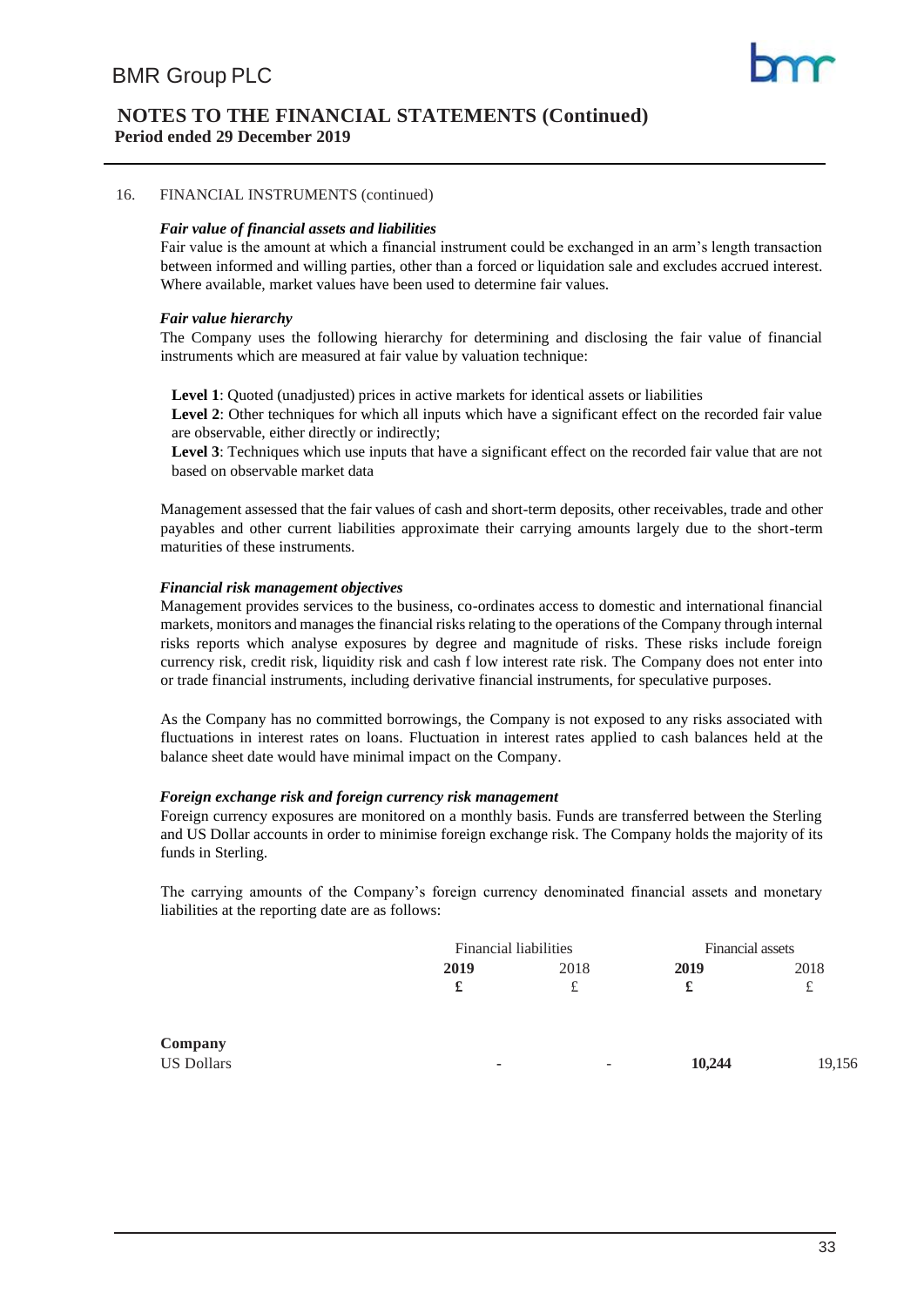#### 16. FINANCIAL INSTRUMENTS (continued)

#### *Credit risk management*

Credit risk refers to the risk that a counter party will default on its contractual obligations resulting in financial loss to the Company. The Company does not have any significant credit risk exposure on trade receivables.

The Company makes allowances for impairment of receivables where there is an identified event which, based on previous experience, is evidence of a reduction in the recoverability of cash flows.

The credit risk on liquid funds (cash) is considered to be limited because the counterparties are financial institutions with high credit ratings assigned by international credit-rating agencies.

The carrying amount of financial assets recorded in the financial statements represents the Company's maximum exposure to credit risk.

#### *Liquidity risk management*

Liquidity risk is the risk that the Company will not be able to meet its financial obligations as they fall due. Management monitor forecasts of the Company's liquidity reserve, comprising cash and cash equivalent, on the basis of expected cash flow. At 29 December 2019, the Company held cash and cash equivalent of £37,396 (2018: £52,310) and the directors assess the liquidity risk as part of their going concern assessment (see note 3)

The Company aim to maintain appropriate cash balances in order to meet its liabilities as they fall due.

Maturity analysis

| Company                          |         |           |         | Between   | Between  | Between |
|----------------------------------|---------|-----------|---------|-----------|----------|---------|
| 2019                             |         | <b>On</b> | In      | 1 and $6$ | 6 and 12 | 1 and 3 |
|                                  | Total   | demand    | 1 month | months    | months   | years   |
|                                  | £       | £         | £       | £         | £        | £       |
| Trade and other payables 162,294 |         |           | 63,893  | 14,795    | 83,606   |         |
| Company                          |         |           |         |           |          |         |
| 2018                             |         |           |         | Between   | Between  | Between |
|                                  |         | <b>On</b> | In      | 1 and $6$ | 6 and 12 | 1 and 3 |
|                                  | Total   | demand    | 1 month | months    | months   | years   |
|                                  | £       | £         | £       | £         | £        | £       |
| Trade and other payables         |         |           |         |           |          |         |
|                                  | 706.844 | 108,674   | 34,973  | 34,971    | 528,226  |         |